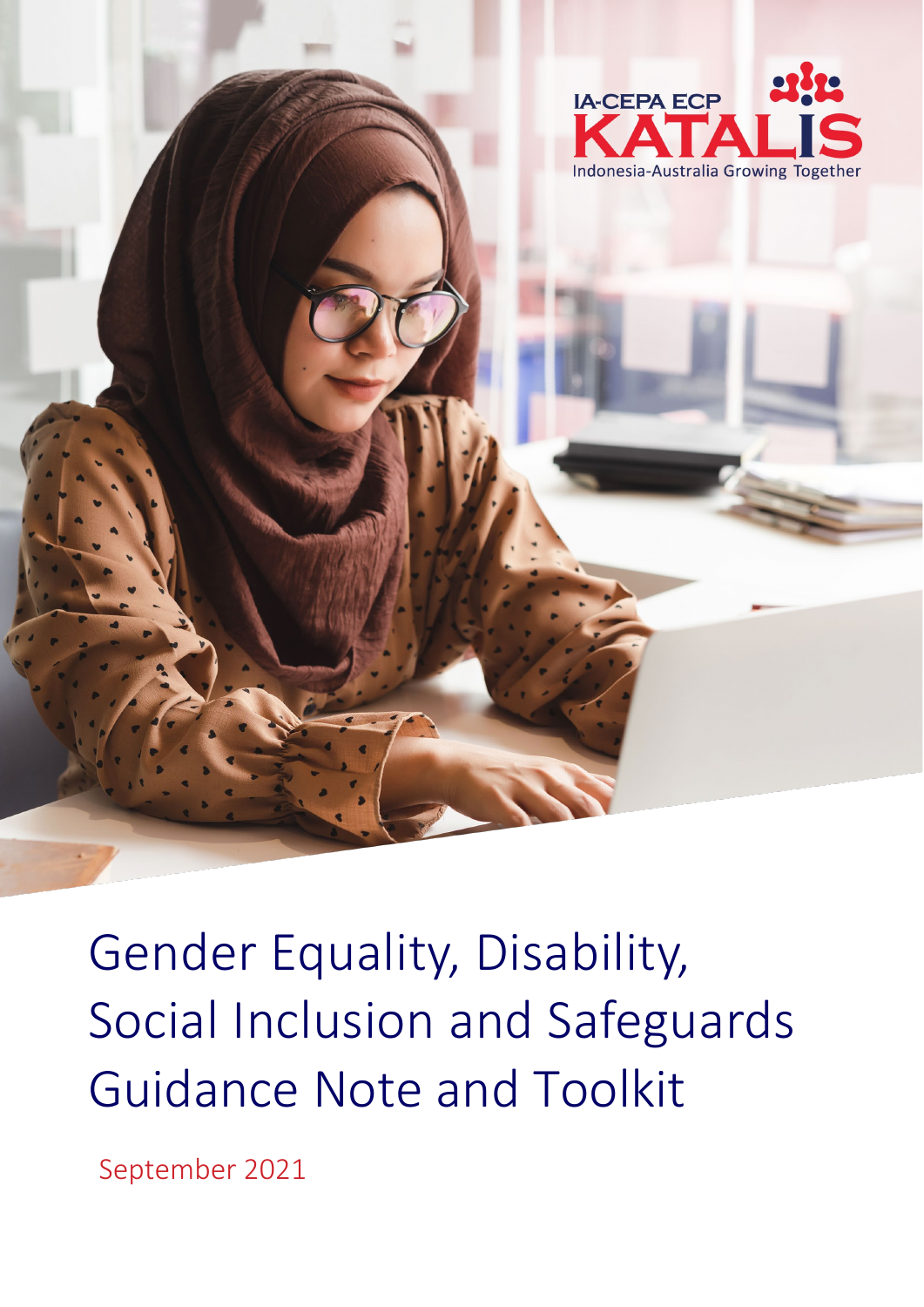Preferred citation: IACEPA ECP Katalis Gender Equality, Disability, Social Inclusion and Safeguards Guidance Note and Toolkit

[www.iacepa-katalis.org](about:blank)

For further information, please contact:

Paul Bartlett Director Katalis Paul.bartlett@iacepa-katalis.org +62 819 0865 1905

Katalis is supported by the governments Indonesia and Australia and implemented by Cardno, in collaboration with Equity Economics and EY.

This publication has been funded by the Australian Government through the Department of Foreign Affairs and Trade (DFAT). The views expressed in this publication are the author's alone and are not necessarily the views of the Australian Government. The Australian Government neither endorses the views in this publication, nor vouches for the accuracy or completeness of the information contain within the publication. The Australian Government, its officers, employees and agents, accept no liability for any loss, damage or expense arising out of, or in connection with, any reliance on any omissions or inaccuracies in the material contained in this publication.

This publication is intended to provide general information only and before entering into any particular transaction users should: rely on their own enquiries, skill and care in using the information; check with primary sources; and seek independent advice.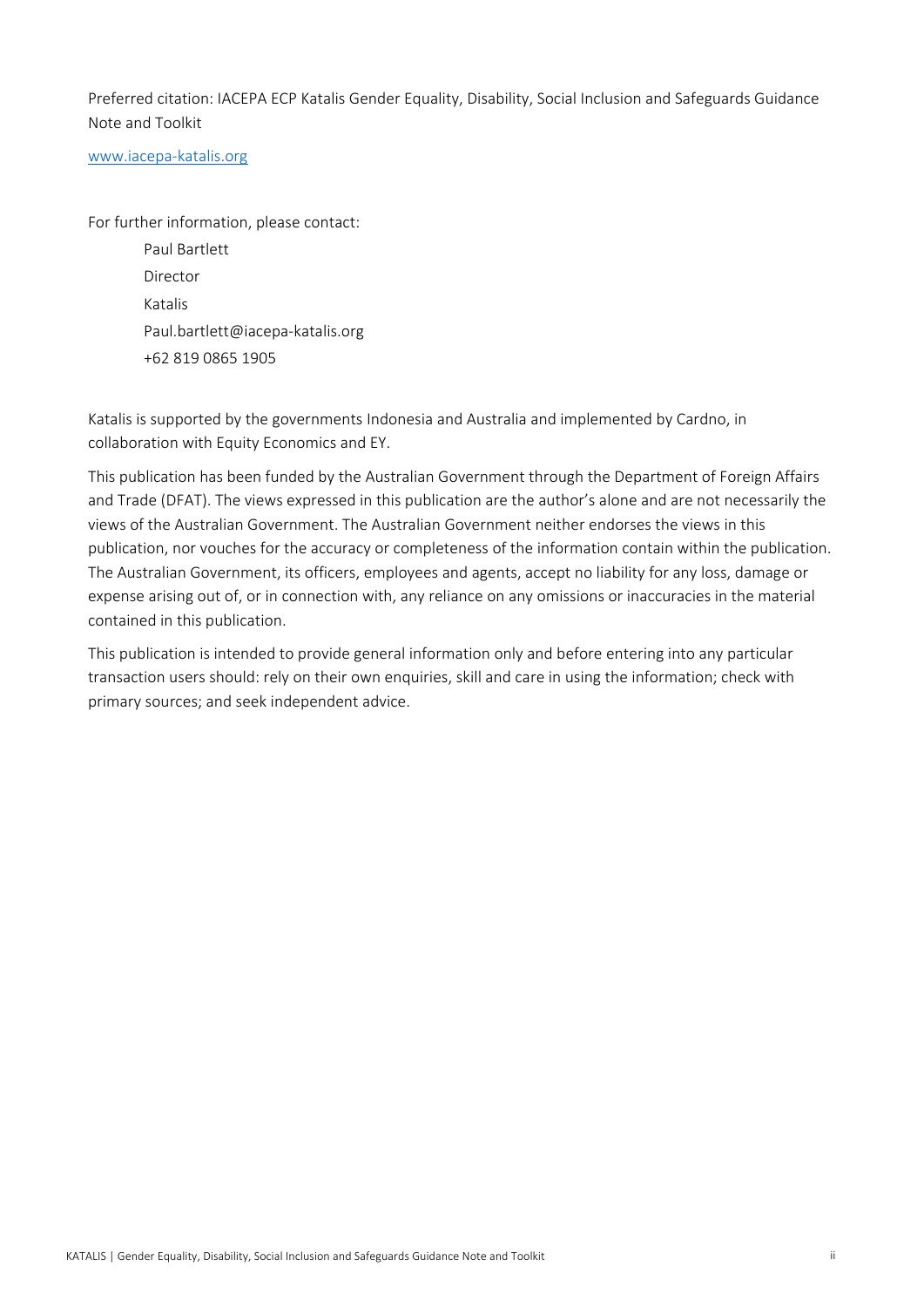## **Contents**

| $\mathbf{1}$   |               |  |
|----------------|---------------|--|
| $\overline{2}$ |               |  |
|                | 2.1           |  |
|                | $2.2^{\circ}$ |  |
| 3              |               |  |
|                | 3.1           |  |
|                | 32            |  |
|                | 3.3           |  |
| Annex 1        |               |  |
| Annex 2        |               |  |

## Tables, Figures, Boxes

| Table 1  |                                                                                                    |
|----------|----------------------------------------------------------------------------------------------------|
|          |                                                                                                    |
| Figure 1 |                                                                                                    |
|          | Figure 2 Summary of the UNTCAD gender toolbox stepwise approach to evaluate GEDSI impact with some |
|          |                                                                                                    |
| Box 1    |                                                                                                    |
| Box 2    |                                                                                                    |
| Box 3    | Example of a proposed early Katalis activity: A collaboration to challenge                         |
|          |                                                                                                    |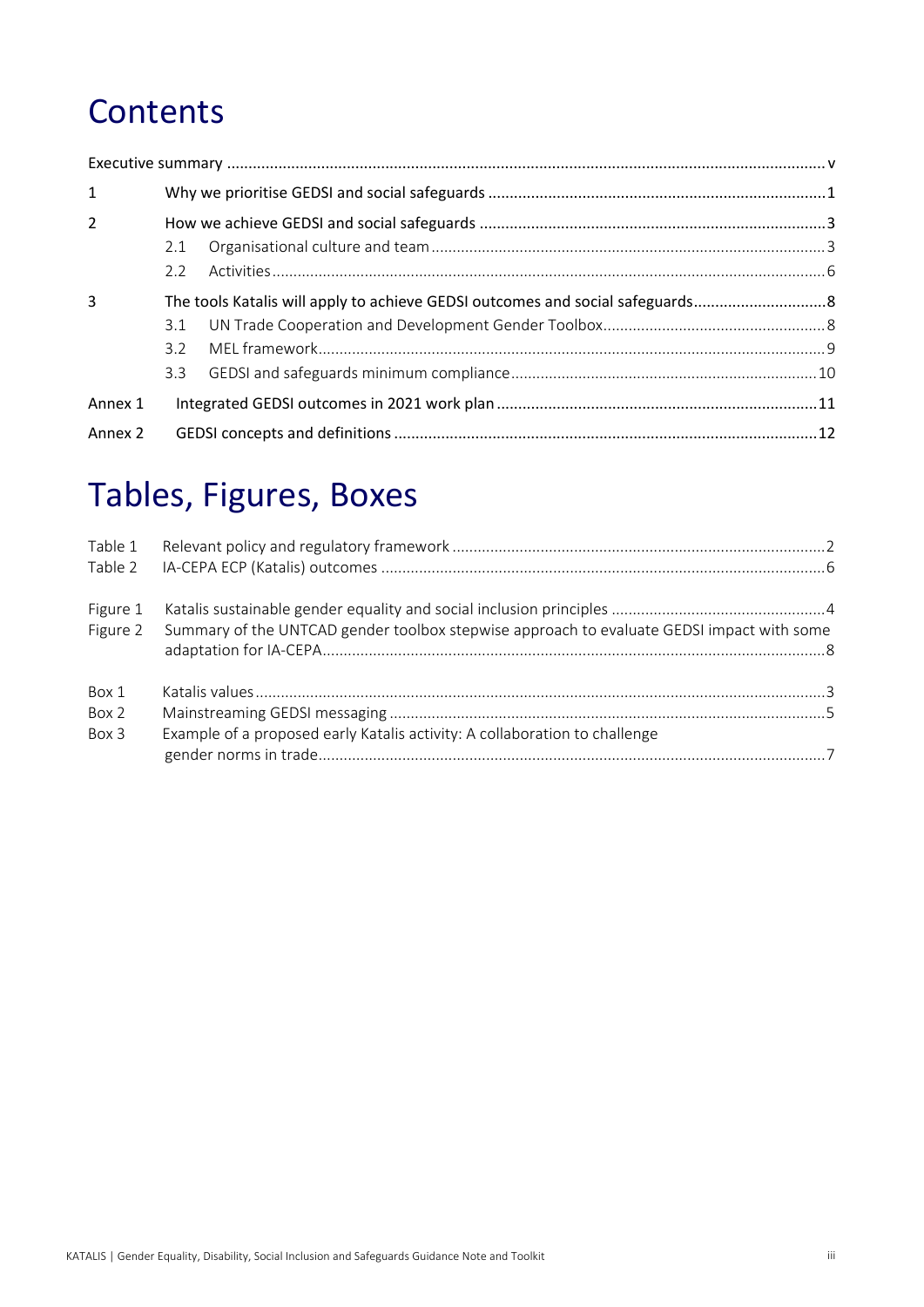## Acronyms

| Bappenas     | Ministry of National Development Planning, Government of Indonesia |
|--------------|--------------------------------------------------------------------|
| CEO          | Chief Executive Officer                                            |
| <b>DFAT</b>  | Department of Foreign Affairs and Trade                            |
| ECP          | <b>Enhanced Cooperation Program</b>                                |
| EY           | Ernst and Young                                                    |
| <b>GEDSI</b> | Gender equity, disability and social inclusion                     |
| GoA          | Government of Australia                                            |
| Gol          | Government of Indonesia                                            |
| IA-CEPA      | Indonesia-Australia Comprehensive Economic Partnership Agreement   |
| MEL          | Monitoring, evaluation and learning                                |
| <b>STA</b>   | Short term adviser                                                 |
| <b>TVET</b>  | Technical vocational education and training                        |
| <b>UNTAD</b> | United Nations Trade and Development                               |
| <b>WCAG</b>  | Web Content Accessibility Guidelines                               |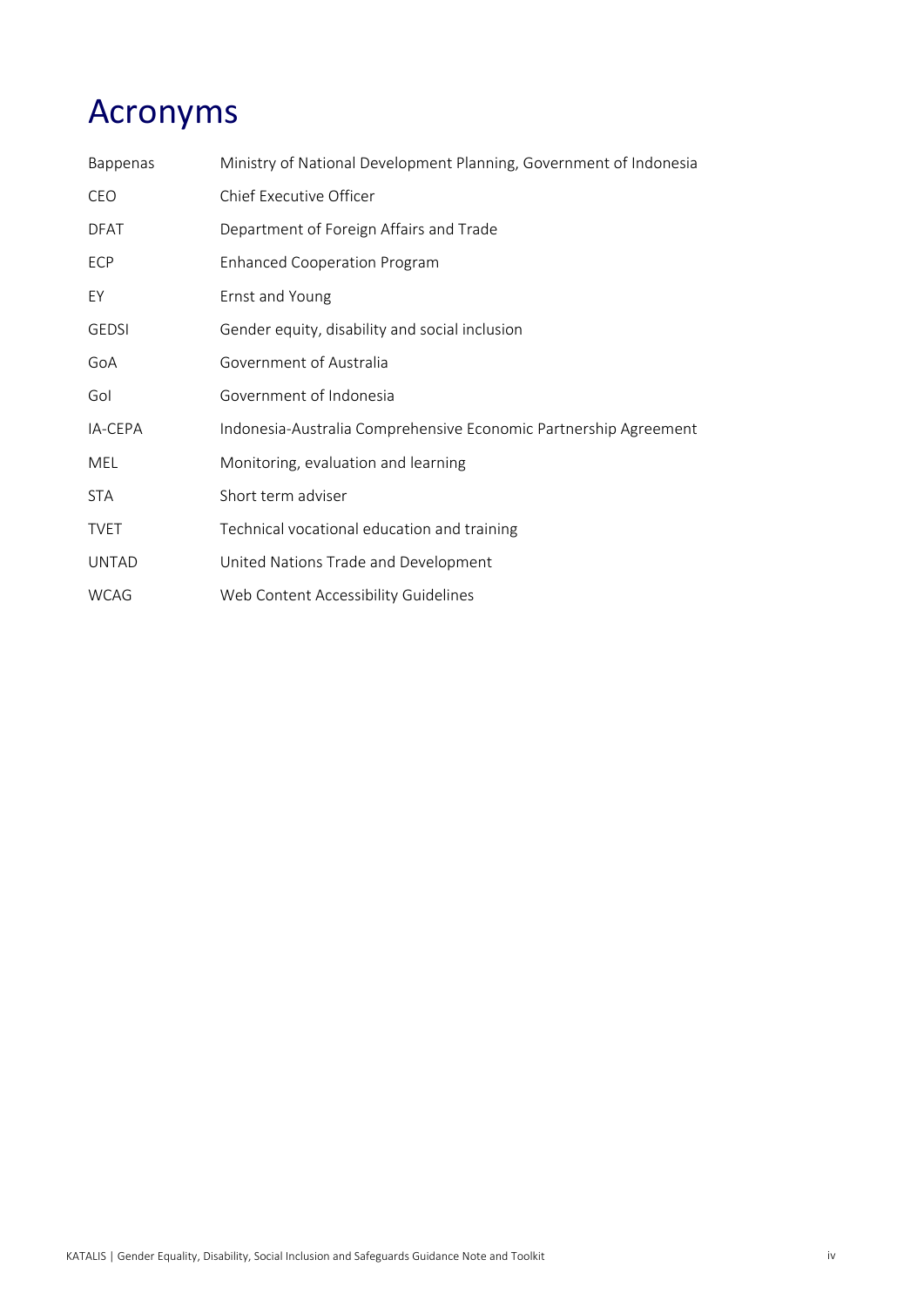## <span id="page-4-0"></span>Executive summary

IA-CEPA ECP Katalis (Katalis) is committed to mainstreaming gender equality, disability and social inclusion (GEDSI) as a central tenet in achieving the Katalis goal of more inclusive economic growth and development in Indonesia and Australia.

The Australian and Indonesian governments are committed to improving GEDSI outcomes. Accordingly, GEDSI is a central investment criterion for all that Katalis does in support of maximising the benefits of the Indonesia-Australia Comprehensive Partnership Agreement (IA-CEPA).

GEDSI must be pursued internally in our organisational culture and team, as well as externally through the activities we deliver and development outcomes we seek. This Guidance Note and Toolkit ('Toolkit') sets out the range of mechanisms Katalis is applying to pursue GEDSI internally and externally, and ensure safeguards are in place to support women, people with disabilities and other disadvantaged groups.

This Toolkit is intended to guide Katalis team members, delivery partners and other consultants on the critical importance of GEDSI. All persons affiliated with Katalis are required to support the values and goals set out in this document, and ensure GEDSI is mainstreamed into their work. To support team members in this, a range of systems, tools and check-points have been developed within the Toolkit. The Toolkit also provides important guidance in building the GEDSI knowledge base going forward.

The Toolkit reflects DFAT's GEDSI and Safeguarding policies and the priorities of the Government of Indonesia for more inclusive growth and development. It has been informed by research prepared by the Katalis GEDSI Lead and team. For further information regarding the GEDSI and Safeguarding policies of Katalis, please contact the Katalis team at info@iacepa-katlis.org

The Katalis team's commitment and experience in delivering GEDSI outcomes gives us the confidence to pursue the ambitious agenda of shaping commercial decisions through greater GEDSI considerations in our bilateral trade and investment relationship.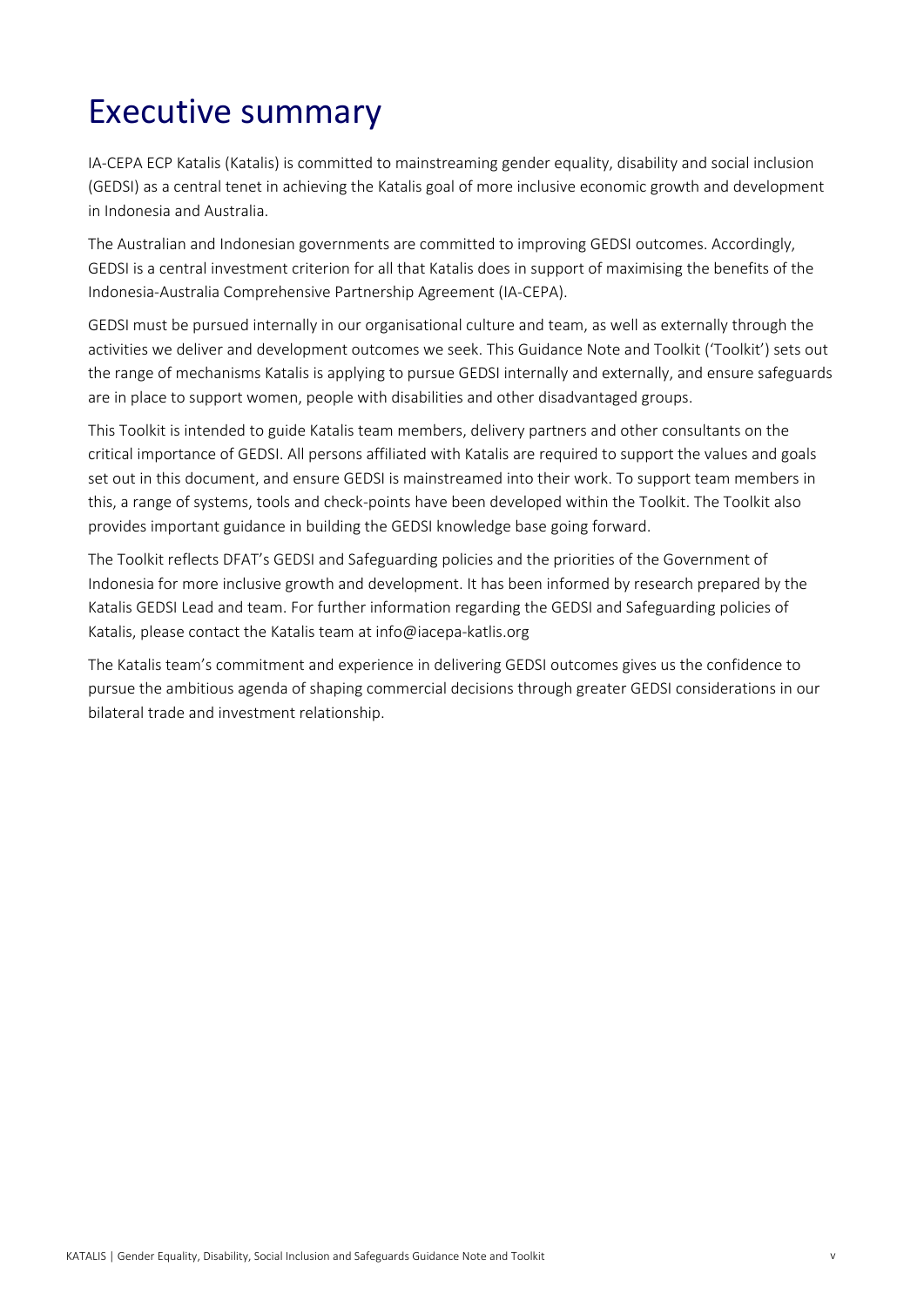# <span id="page-5-0"></span>1 Why we prioritise GEDSI and social safeguards

Australia and Indonesia have entered into a promising new economic partnership - the Indonesia-Australia Comprehensive Economic Partnership Agreement (IE-CEPA). As part of IA-CEPA, the governments of Australia and Indonesia agreed to include a new Economic Cooperation Program, called Katalis, established to maximise bilateral trade and investment opportunities. Central to these efforts is a focus on empowering women, people with disabilities and other disadvantaged groups, by promoting the importance of gender equality and social inclusion as a driver of growth in both countries. Our goal is to bring GEDSI considerations to the forefront of all commercial decisions and investments in the bilateral partnership.

There are significant opportunities for greater trade, commercial and cultural links between Australia and Indonesia. Indonesia is the third fastest growing economy in the G20 (behind India and China) and its economy has expanded strongly over recent decades. Australia has a strong position as an agribusiness supplier to Indonesia and has capabilities in services, particularly education and training, healthcare, mining and tourism, which are highly relevant to the growth challenges facing Indonesia. IA-CEPA addresses a range of barriers that currently hamper the commercial relationship. These include tariffs, restrictive regulatory practices (including restrictive import licensing), inconsistent customs processes and non-tariff issues and a challenging investment environment, especially in the services sector.

An important consideration for the promotion of inclusive growth is greater gender equality and social inclusion. Around the world, a common impediment to growth is the failure to achieve equal participation; equal senior representation; and equal pay for women in the workplace. In Indonesia, only half of women are in the formal workforce, a figure that has remained largely unchanged for almost two decades.<sup>[1](#page-5-1)</sup> When women in Indonesian do work, they earn [2](#page-5-2)3 per cent less than men on average.<sup>2</sup> In Australia, the workforce participation rate of women is 62 per cent, compared to 71 per cent for men.<sup>[3](#page-5-3)</sup> Australian women earn on average 13 per cent less than men.<sup>[4](#page-5-4)</sup>

This disparity has significant implications for women, who miss out on a source of livelihoods and independence; for businesses and industry, who miss out on the benefits of diversity and skills; and for national economies, by failing to fully utilise a critical source of growth - human capital. The gaps in gender participation, representation at senior levels, and wages are particularly apparent in highly traded industries between Indonesian and Australia, such as agriculture, manufacturing and education. Covid-19 has exacerbated these disparities.<sup>[5](#page-5-5)</sup>

The World Economic Forum observes that the business case for gender diversity is 'overwhelming'. [6](#page-5-6) Numerous studies have confirmed that gender diversity equates to improved organisational performance, shifts in cultural norms and that women in leadership can improve profitability and longer-term value creation.<sup>[7](#page-5-7)</sup>

<span id="page-5-1"></span><sup>1</sup> Lisa Cameron, Diana Contreras Suarez and William Rowell, *Female Labour Force Participation in Indonesia: Why has it stalled?*, Melbourne Institute Working Paper No. 11/18 October 2018. Available at[: https://melbourneinstitute.unimelb.edu.au/\\_\\_data/assets/pdf\\_file/0005/2938388/wp2018n11.pdf](about:blank)

<span id="page-5-2"></span><sup>2</sup> International Labor Organisation and UN Women, 2020, *Gender Pay Gaps in Indonesia.* Available at: https://asiapacific.unwomen.org/en/digitallibrary/publications/2020/09/infographic-gender-pay-gaps-in-indonesia

<span id="page-5-3"></span><sup>3</sup> Australian Bureau of Statistics, *Labour Force, Australia,* May 2021. Available at: https://www.abs.gov.au/statistics/labour/employment-and-unemployment/labourforce-australia/latest-release

<span id="page-5-4"></span><sup>4</sup> Australian Government, Workplace Gender Equality Agency, *Australia's Gender Pay Gap Statistics 2021*. Available at:

https://www.wgea.gov.au/publications/australias-gender-pay-gap-statistics 5 See analysis by Prospera/Katalis (2021) on the impact of Covid-19 on Indonesia - Australia trade.

<span id="page-5-6"></span><span id="page-5-5"></span><sup>6</sup> https://www.weforum.org/agenda/2019/04/business-case-for-diversity-in-the-workplace/

<span id="page-5-7"></span><sup>7</sup> See for example[: https://hbr.org/2019/02/research-when-gender-diversity-makes-firms-more-productive; https://www.oecd.org/social/gender](about:blank)[development/32126577.pdf;](about:blank) an[d https://www.mckinsey.com/featured-insights/diversity-and-inclusion/ten-things-to-know-about-gender-equality](about:blank)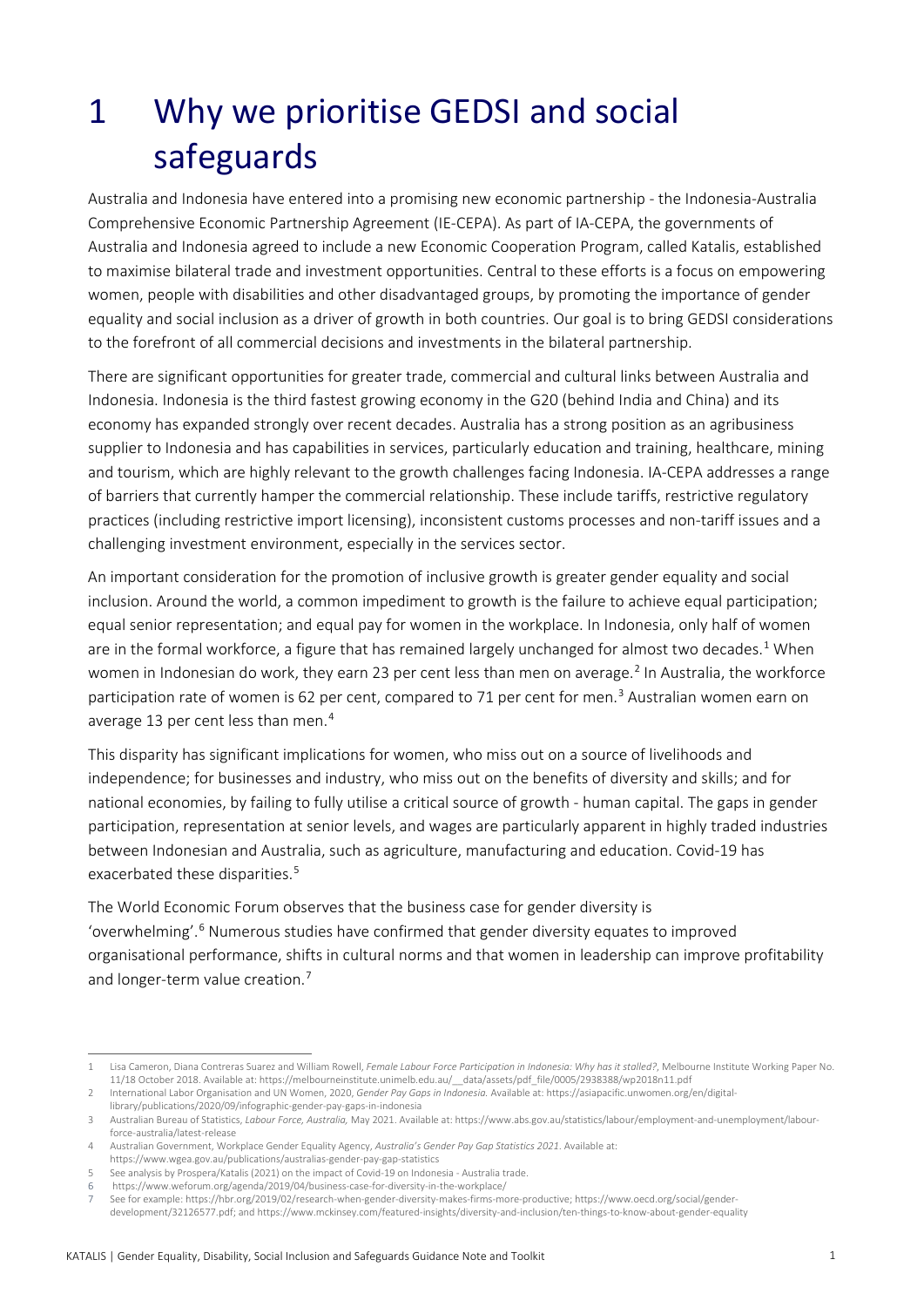As with gender, people with disabilities face major barriers to work, despite their ability to contribute and participate in many ways. In Indonesia, there are at least 10 million people (or around 4 per cent of the population) with some form of disability, based on the latest census. More than 8 million households, or 13.3 percent of the total, include at least one person with a disability. In Australia, 18 per cent of the population have disabilities.<sup>[8](#page-6-1)</sup> Households with a person with a disability have a lower monthly expenditure per capita, with female-headed households being particularly vulnerable. [9](#page-6-2) This experience demonstrates the intersectionality of disability, gender and disadvantage. Katalis will work to identify this intersectionality and work to design activities that can address gender and disability barriers.

The Indonesian and Australian governments have taken heed of the evidence. Both countries have well established GEDSI and Safeguard policies, which are listed in Table 1 below. The Government of Indonesia (GoI) recently issued UU Cipta Kerja (Omnibus Law) that clearly outlines the importance of GEDSI and Safeguards in ensuring trade and investment supports just and equitable growth and development. Likewise, the Australian Government requires at least 80 per cent of development assistance prioritises GEDSI, and accordingly is a target for Katalis.

Katalis will prioritise GEDSI, and thereby support Indonesia to achieve its Mid Term Development Plan 2020- 2024[10](#page-6-3) (RPJMN 2020-2024). IA-CEPA commitments are relevant to 4 (out of 7) RPJMN goals and 4 (out of 5) of the Presidents priorities of qualified and competitive human resources, economic transformation, regulatory and bureaucratic reform and regional development.

This toolkit is consistent with the relevant policies and regulatory frameworks of both Indonesia and Australia. It acknowledges the interlinked nature of gender equality, development and growth.

| Government of Indonesia                                                                                                                                                                                                                                                                                                                                                                                                                                                                                                                                       | <b>Government of Australia</b>                                                                                                                                                                                                                                                                                                                                                                                                                                                                            |
|---------------------------------------------------------------------------------------------------------------------------------------------------------------------------------------------------------------------------------------------------------------------------------------------------------------------------------------------------------------------------------------------------------------------------------------------------------------------------------------------------------------------------------------------------------------|-----------------------------------------------------------------------------------------------------------------------------------------------------------------------------------------------------------------------------------------------------------------------------------------------------------------------------------------------------------------------------------------------------------------------------------------------------------------------------------------------------------|
| The Job Creation Act (UU No 11 / 2020 on Cipta<br>Kerja), widely known as the Omnibus Law<br>The Mid Term Development Plan, widely known as<br>RPJMN 2020-2024 (Presidential Instruction No 18 /<br>2020)<br>Gender Mainstreaming in Development (Presidential<br>Instruction No 9 / 2000)<br>" The joint ministerial regulation on Gender Responsive<br>Planning and Budgeting (Jointly issued by Ministry of<br>National Planning / Bappenas, Ministry of Women's<br>Empowerment and Child Protection, Ministry of<br>Finance and Ministry of Home Affairs) | • Gender Equality and Women's Empowerment<br>Strategy (February 2016)<br><b>Environmental and Social Safeguards Policy (March</b><br>2019)<br>■ Strategic framework of Development for All 2015-<br>2020 (May 2015), extended to 2021<br>• Development Policy on Australian Aid and<br>Development for Performance Framework<br>• Foreign Policy White Paper (2017)<br>Development for All, Strategy for strengthening<br>ш<br>disability-inclusive development in Australia's aid<br>program (2015-2020) |

#### <span id="page-6-0"></span>Table 1 Relevant policy and regulatory framework

This work will contribute to Sustainable Development Goals (SDGs) 5 (gender equality) and 8 (decent work and economic growth), by improving the lives of the poor, particularly women, people from disadvantaged groups and people with disabilities, through increased access to jobs and promoting strong, sustainable and inclusive economic growth through trade and investment.

<span id="page-6-1"></span><sup>8</sup> Australian Department of Social Services, About People with Disability in Australia, see: https://www.dss.gov.au/disability-and-carers/supportingpeople-with-disability/about-people-with-disability-in-australia

<span id="page-6-2"></span><sup>9</sup> AIPEG, Monash University, Disability in Indonesia – What can we learn from the data, 2017. See: https://www.monash.edu/\_\_data/assets/pdf\_file/0003/1107138/Disability-in-Indonesia.pd

<span id="page-6-3"></span><sup>10</sup> The RPJMN can be found here in English and Bahasa Indonesia - https://www.bappenas.go.id/id/data-dan-informasi-utama/publikasi/rencanapembangunan-dan-rencana-kerja-pemerintah/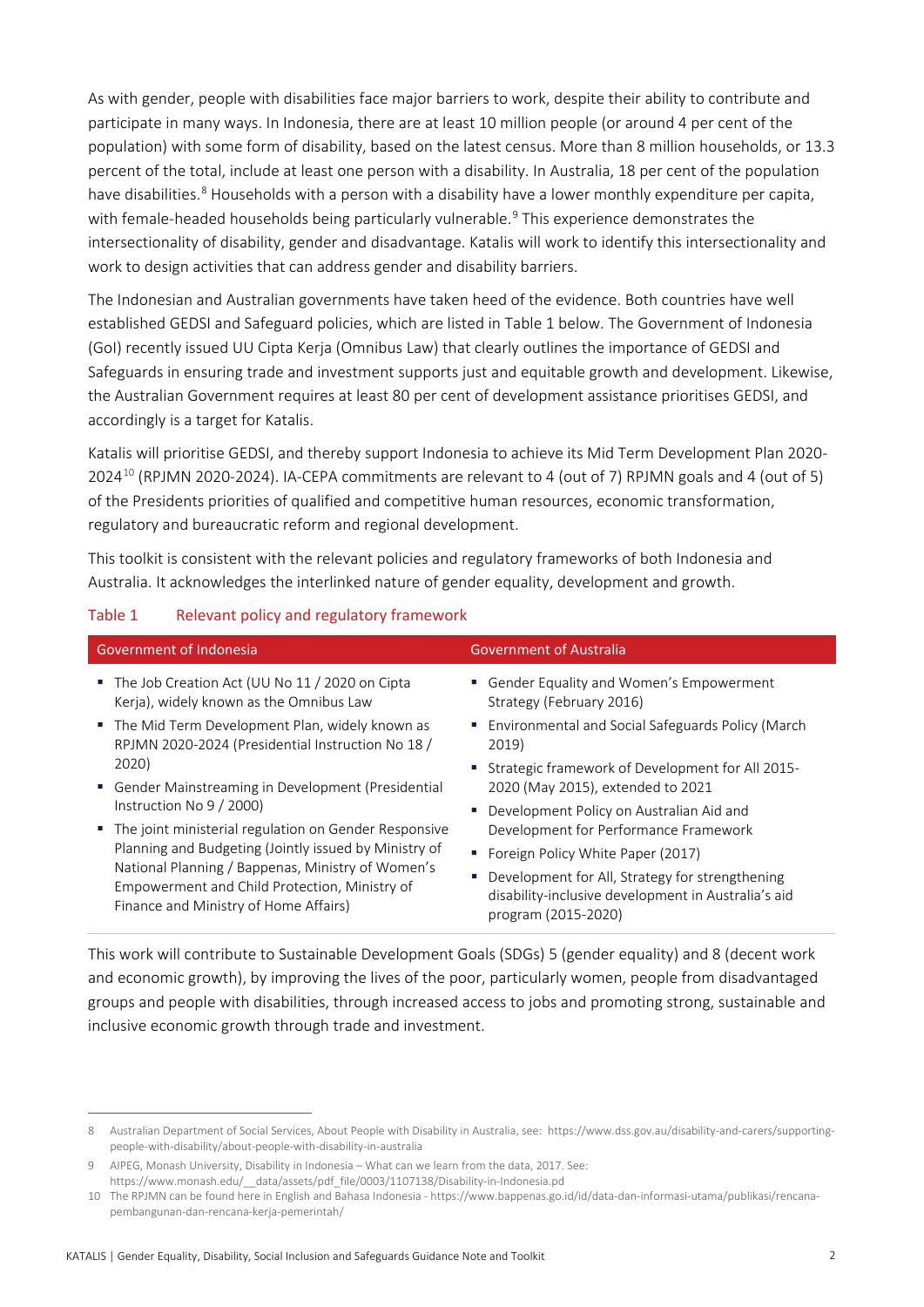# <span id="page-7-0"></span>2 How we achieve GEDSI and social safeguards

GEDSI must be pursued internally within our organisational culture and team and in our external activities. The following section sets out our approach.

### <span id="page-7-1"></span>2.1 Organisational culture and team

Katalis is built on a culture of diversity and inclusion. This is reflected in our agreed organisational values, which our internal team and external consultants are expected to practice and achieve. The standards we set for ourselves are the standards we can expect from others. Accordingly, diversity and inclusivity are central to the formation of our team and the development of our work processes.

#### <span id="page-7-2"></span>Box 1 Katalis values

Collaborative and complementary: We work with partners to add value and multiply impact by generating goodwill and sharing knowledge and success.

Diverse and inclusive: We embrace diverse groups and interests, and value the voice of all.

Creative and contemporary: We challenge conventional thinking and bring fresh ideas to old problems.

Optimistic and results-focused: We are focused on tangible outcomes, brokering solutions and making a difference.

Resourceful and efficient: We use resources efficiently, effectively and equitably to build on past and current investments.

Bilateral: We are committed to improving the trade and investment relationship, business to business connections and people to people links between Australia and Indonesia.

GEDSI outcomes will be identified and prioritised by Katalis, by applying Sustainable Gender Equality and Social Inclusion Principles (see Figure 1). The principles have been adapted to Katalis from the UN Women Empowerment Principles, developed by the UN Women and UN Global Compact.<sup>[11](#page-7-3)</sup> The Principles cover the five dimensions of leadership, workplace, marketplace, community and advocacy, and transparency and evidence.

<span id="page-7-3"></span><sup>11</sup> https://unwomen.org.au/partnerships/womens-empowerment-principles/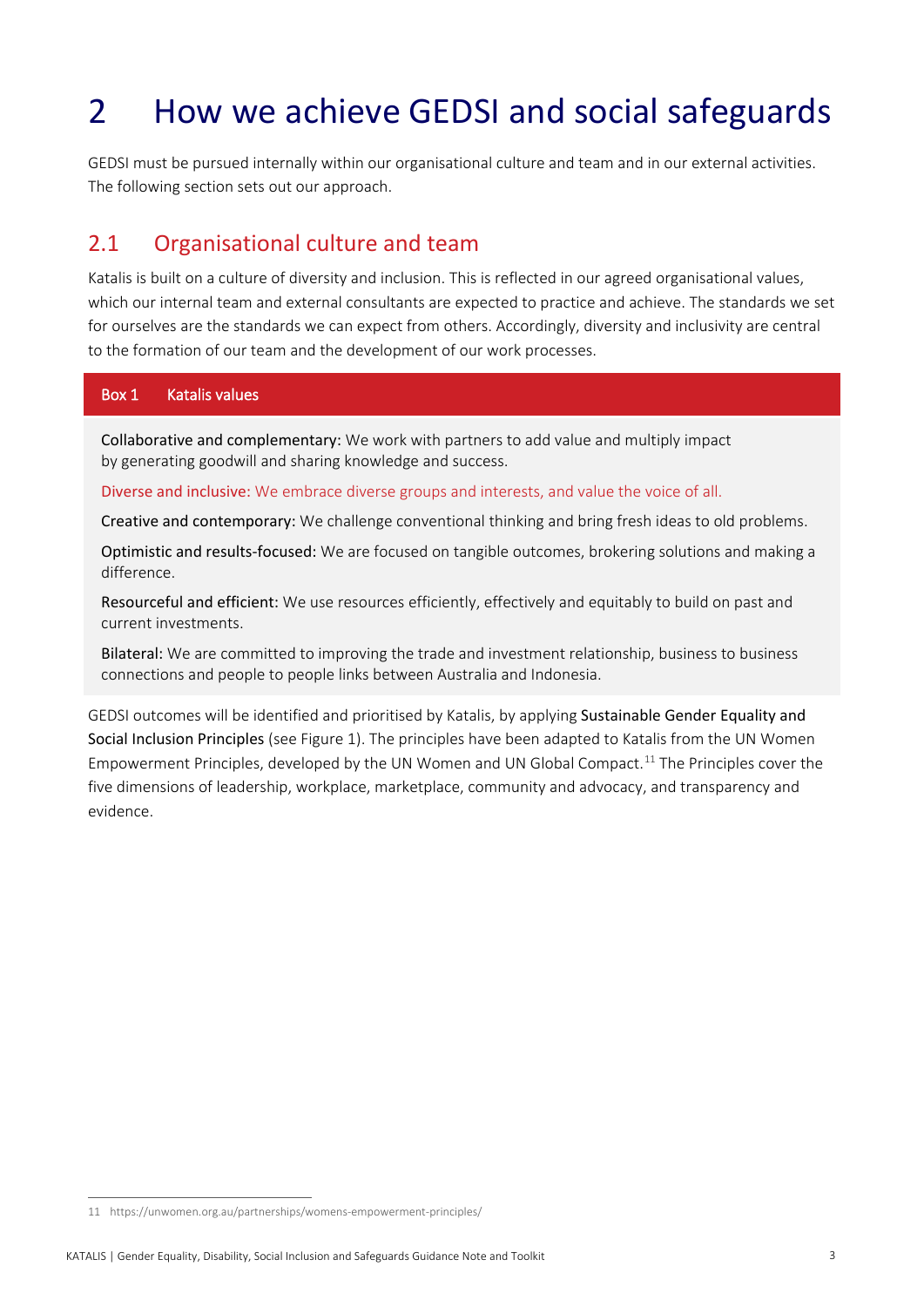#### <span id="page-8-0"></span>Figure 1 Katalis sustainable gender equality and social inclusion principles

| Leadership                                                              | Workplace                                                                                                                                                                                                                                                                                  | Marketplace                                                                                                                                                                                                                                                               | Community and<br>Advocacy                                                                                              | Transparency and<br>Evidence                                              |
|-------------------------------------------------------------------------|--------------------------------------------------------------------------------------------------------------------------------------------------------------------------------------------------------------------------------------------------------------------------------------------|---------------------------------------------------------------------------------------------------------------------------------------------------------------------------------------------------------------------------------------------------------------------------|------------------------------------------------------------------------------------------------------------------------|---------------------------------------------------------------------------|
| •Gender-equal and<br>inclusive corporate<br>leadership<br>(Principle 1) | •Non-discriminatary,<br>zero tolerance on<br>violence &<br>environmentally<br>friendly (Principle 2)<br>·Health, safety and<br>well-being of<br>workers,<br>particularly those<br>with disabilities<br>(Principle 3)<br>• Affirmative action<br>and capacity<br>building (Principle)<br>4) | •Enterprise<br>development,<br>supply chain and<br>marketing practices<br>with equality,<br>inclusiveness, non-<br>discrimination,<br>health & safety,<br>zero tolerance on<br>violence and<br>trafficking, and<br>environmentally<br>friendly standards<br>(Principle 5) | •Community<br>leadership and<br>engagement<br>through setting<br>examples and<br>leveraging influence<br>(Principle 6) | $\bullet$ Transparency,<br>measurement and<br>reporting (Principle)<br>7) |

Leadership: The Katalis Leadership team reflects our commitment to GEDSI. Over 50 per cent of the Katalis senior management are women, including Dr Yulia Immajati, GEDSI Technical Lead, Amanda Robbins, Strategic Adviser, Clarice Campbell, the Skills Lead Adviser and the soon to be appointed Market Access Lead. Over 50 per cent of the entire Katalis team is female, coming from diverse backgrounds and geographical spread across Indonesia and Australia. Monthly GEDSI meetings are scheduled which include the senior leadership team and delivery partners, ensuring GEDSI is regularly discussed and central to all that we do.

Workplace: Katalis has prioritised inclusivity in its core values. We are non-discriminatory, including in all recruitment and performance assessments (see Human Resources and Code of Conduct and Related Policies sections in the separate Operations Manual and the Prospera GESI Strategy). We apply zero tolerance for violence in our workplace. Health and well-being are prioritised, including through Prospera's Covid-19 Safe Policy and Office Procedures section in the Operations Manual. We provide training and development opportunities to all staff, to build capability where gaps are identified. We comply with the 'accessibility checker' in MS Word for public reports and Web Content Accessibility Guidelines.

Marketplace: Katalis an equal opportunity employer, setting a leading example on inclusive employment practices in the marketplace (see Human Resources and Code of Conduct and Related Policy sections in the separate Operations Manual and the Prospera GESI Strategy). We have engaged a team with technical skills in trade and development with deep connections and understanding of both Australian and Indonesian culture. We will strive to achieve the Panel Pledge for gender-balanced panels. Further, Katalis will work towards a 40/40/20 approach to participation in training and capacity building activities. This refers to 40 per cent women, 40 per cent men and 20 per cent either or other. This approach is consistent with DFAT's policy acknowledging that just because you are a woman or a man it doesn't mean you're not discriminated against on other bases. It also allows organisers to think about disability, race, other gender or nationality factors as separate from sex.

Community and advocacy: Katalis seeks to be an exemplar for other organisations and business in its workplace practices. We also work with partners to advocate for GEDSI, including through activities being developed in partnership with Investing in Women, discussed further below. We are mindful that cultural change takes time and have developed activities that build momentum and impact over time, and adopted new approaches that demonstrate the impact of inequality and social exclusion. Examples include economic analysis and storytelling that work respectfully with local partners and actively seek the perspectives of local views and values, reflected in the Katalis Communications Strategy.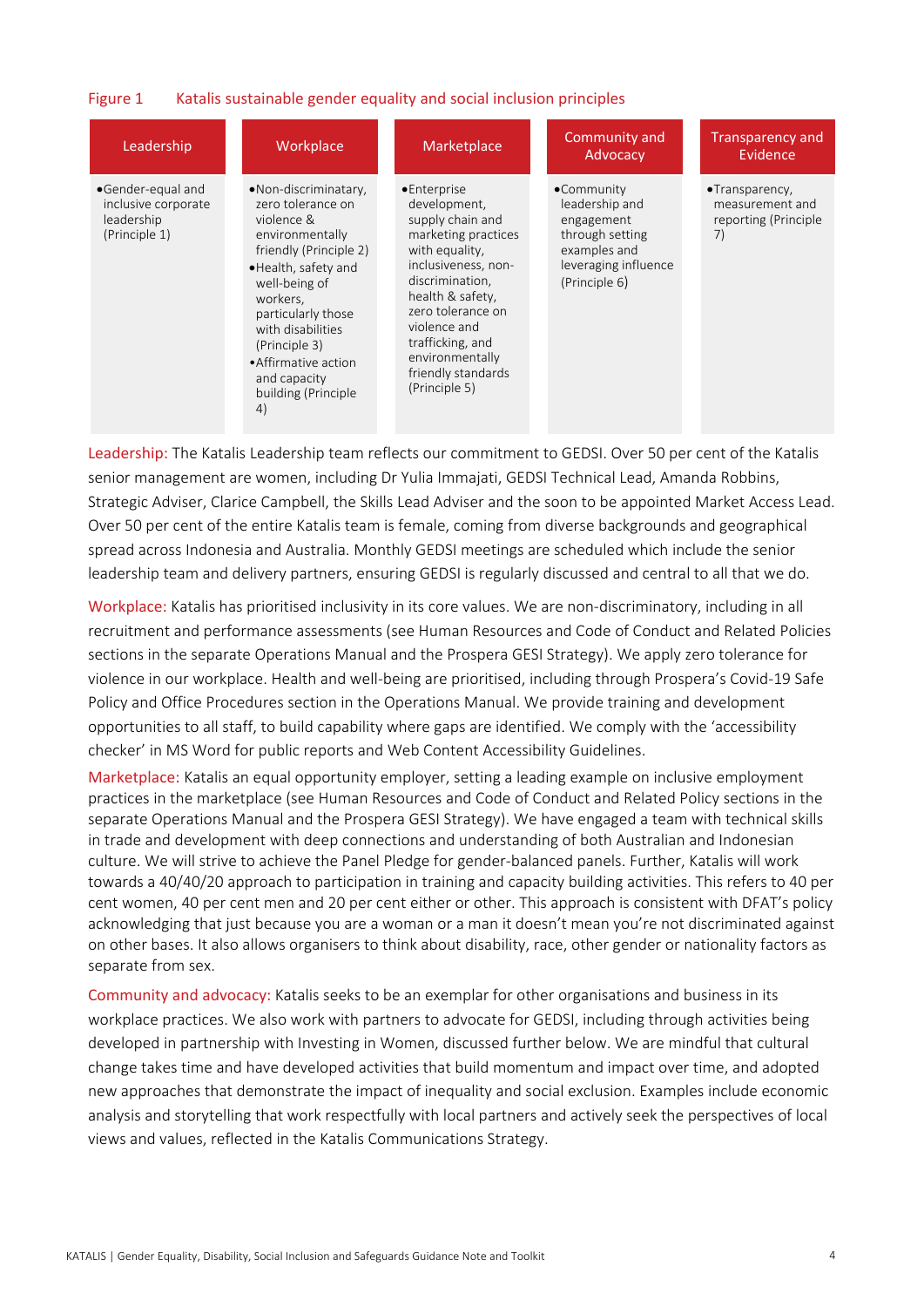#### <span id="page-9-0"></span>Box 2 Mainstreaming GEDSI messaging



GEDSI messaging will be mainstreamed into all Katalis communications. Seeing women, people with disabilities and other marginalised groups in active, leadership roles sets a powerful example of what GEDSI looks like in equitable workplaces and helps create new social norms. As set out in the Katalis's Communications Strategy, story collection and image selection for Katalis information materials will seek out and prioritise GEDSI to highlight voice, demonstrate inclusion and challenge traditional stereotypes. The Katalis website has also been developed to comply with Web Content Accessibility Guidelines (WCAG) 2.0 AA standards to ensure people with a vision or cognitive impairment can access Katalis information.

Transparency and evidence: Katalis has a leading Monitoring, Evaluation and Learning (MEL) framework, within which GEDSI is embedded inextricably. The framework is being developed and implemented in partnership with counterparts, helping to build transparency and evidence in all our interactions. We are committed to reflecting and valuing local nuances, while adopting an evidenced-based approach to policy and commercial partnerships that promote GEDSI.

The Sustainable Gender Equality and Social Inclusion Principles are adopted in tandem with DFAT's Safeguards policy principles, which are in line with GoI's safeguards policy framework. These are:

- Aid investment has to benefit all
- Adverse environmental and social impacts have to be well identified and mitigated
- The interests of children, vulnerable and disadvantaged groups need to be protected.

The two underpinning principles are, at a minimum, do no harm and, to the extent it is possible, do good. New investments, particularly those requiring physical establishments (such as plants and factories), need to bring as little as possible negative externalities (do no harm) and as many as possible benefits (do good) to people and environment. Katalis is committed to these Safeguards.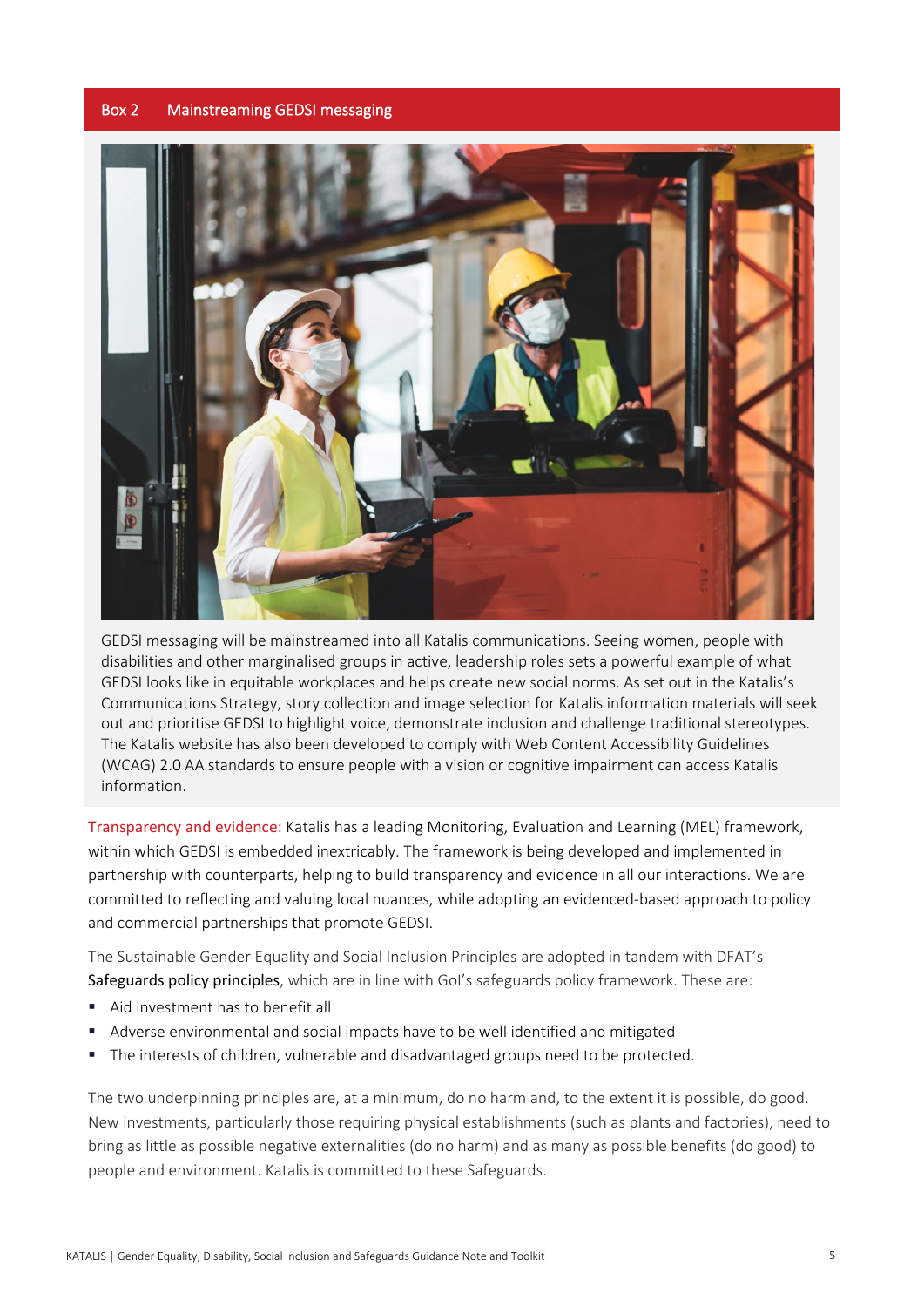### <span id="page-10-0"></span>2.2 Activities

GEDSI has been deeply integrated into the decision-making process of Katalis investments. The 2021 Annual Work Plan integrates GEDSI considerations across all outcome areas, as set out below in Table 2.

Katalis pursues outcomes in three areas: greater market access, better integrated markets and skills for recovery (see figure below). These outcomes are pursued across the three sectors of Agri-food, advanced manufacturing and services.

#### <span id="page-10-1"></span>Table 2 IA-CEPA ECP (Katalis) outcomes

| Outcome area                 | Agrifood                                                                                                                                                                                                                    | <b>Advanced Manufacturing</b>                                                                                                                                  | <b>Skills for Recovery</b> |  |
|------------------------------|-----------------------------------------------------------------------------------------------------------------------------------------------------------------------------------------------------------------------------|----------------------------------------------------------------------------------------------------------------------------------------------------------------|----------------------------|--|
| Greater Market Access        | Implementation and maximisation of IA-CEPA to support market access, increasing<br>trade and investment between Indonesia and Australia, driving growth and<br>development                                                  |                                                                                                                                                                |                            |  |
| Better Integrated<br>Markets | and social inclusion                                                                                                                                                                                                        | Enhancing industry engagement, fostering new partnership, cooperating on the<br>standards ecosystem, in support of private sector development, gender equality |                            |  |
| Skills for Recovery          | Promoting skills and training for the Indonesian private sector and government<br>through improved linkages and new skills delivery models, to boost productivity,<br>competitiveness, gender equality and social inclusion |                                                                                                                                                                |                            |  |

A range of mechanisms have been established to ensure all Katalis investments across the three outcome areas consider and pursue GEDSI outcomes. These mechanisms include:

- Katalis Investment Criteria
- Up front analysis of the GEDSI impacts of IA-CEPA
- **Katalis Activity Proposal Template**
- Katalis Online Business Portal
- GEDSI engagement throughout activity design and implementation, including consultation and engagement with disability organisations and experts in Indonesia and Australia, where possible.

The Katalis Investment Criteria specifically require activity proposals to address their impact and contribution to greater gender equality, supporting people with disabilities and social inclusion. The criteria reflect the growing evidence that enhanced GEDSI and safeguards compliance contributes to business performance, as well as making business more sustainable. It utilises the often untapped and overlooked potential of women, people with disabilities and other disadvantaged groups, including their contribution to robust trade and investment. In short, GEDSI and safeguard compliance makes economic sense. As a result, Katalis is prioritising investments in industries with high female participation, the potential for increased female participation, and those that allow for workers with disabilities to participate (such as the digital economy and health sector).

Acknowledging that Preferential Trade Agreements can be 'gender blind', Katalis is conducting an Up-front analysis of the GEDSI impacts of IA-CEPA. The analysis will identify the gender impacts of the IA-CEPA, provide baseline information on current levels of participation by key groups who are particularly vulnerable to economic exclusion (women and marginalised groups) and their challenges amidst COVID-19. It will document the role and contribution of GESI in trade and investment, including businesses led by women, and the areas of future opportunity and potential to strengthen their economic empowerment. The findings of the work will inform subsequent activity development for Katalis.

Katalis activity proposals are required to apply a GEDSI lens, captured in the activity template which mandates responses in relation to GEDSI. This includes clearly demonstrating an understanding of the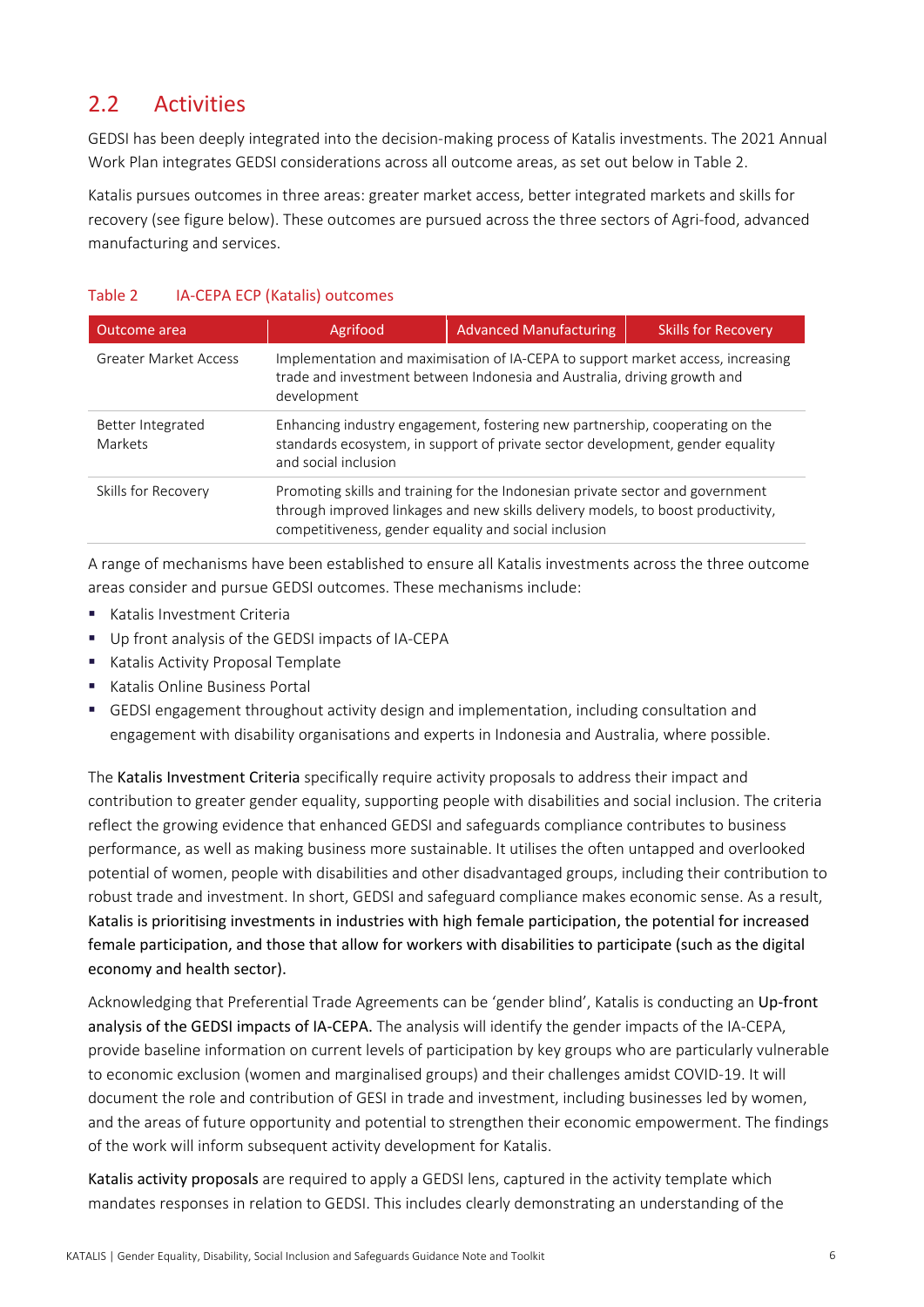experience of exclusion in a particular sector or industry, analysis of the distributional impacts and representation of diverse groups in a sector or industry, and addressing how the activity will promote GEDSI, including through robust participation of diverse groups.

An WCAG 2.0 AA compliant Online Business Portal has been developed on the Katalis website that requires businesses, industry groups and other organisations seeking support to consider how their proposal impacts and advances gender equity and social inclusion, as a key to greater inclusion and commercial success. The Portal will ensure Katalis engages and encourages diverse participants and businesses in Katalis activities and investments, inviting proposals from all stakeholders, and ensuring broad representation in events, skills and training opportunities, and capacity building activities. In this way, Katalis works to promote greater inclusion, trade and investment amongst small to medium enterprises (SMEs), younger entrepreneurs and sub-national businesses.

Applying a GEDSI lens continues throughout the implementation process, including through the engagement of Katalis team member GEDSI expertise, technical analysis, requirement for diverse participation in all activities and clear measurement and evaluation of GEDSI impacts at the conclusion of activities. Throughout implementation Katalis will work towards the 40/40/20 participation goal, of 40 per cent of participants in activities, training, dialogue and other events being women, 40 per cent being men and 20 percent being other. This will be monitored and evaluated.

Examples of early deliverables contained in the Annual Work Plan designed to deliver GEDSI outcomes are:

- Adopting a GEDSI lens for the bilateral Opportunity Assessments to identify where there is significant potential for women and other disadvantaged groups to engage and benefit along the value chain.
- Applying internationally recognised GEDSI tools, such as UNCTAD's Trade and Gender Toolbox and IFC's Gender Toolkit, to the IA-CEPA Needs Assessment, with the aim of identifying opportunities enabled by the agreement to achieve GEDSI outcomes (as referenced above).
- **Incorporating a GEDSI lens into the Covid-19 Impact Assessment, recognising both (1) that the** development of IA-CEPA took place prior to the pandemic; and (2) the disproportionate impact the pandemic has had on women and female-dominated industries, such as the tourism, education and health sectors, with implications for trade and investment.
- **Prioritising sectors with high female labour force participation and those that allow for workers with** disabilities to participate (such as the digital economy and health sector) for skills and training investments, while also working towards 40 per cent women's participation in all Katalis supported training (with another 40 per cent men, and 20 per cent other). Training and event materials will also be prepared in a manner that is accessible to people with disabilities.

Our commitment to a comprehensive and integrated approach to GEDSI in every element of Katalis will promote greater participation, leadership and inclusion of women and people with disabilities in trade and other commercial activities. This will be demonstrated with at least 80 per cent of Katalis allocated resources including measures to address gender equality in implementation.

#### <span id="page-11-0"></span>Box 3 Example of a proposed early Katalis activity: A collaboration to challenge gender norms in trade

A new partnership is proposed between Australia's Chief Executive Women (CEW) and Indonesian Business Coalition for Women Empowerment (IBCWE). Katalis aims to partner with Investing in Women to deliver a new partnership that will challenge gender norms in global trade and investment, starting with opportunities in our bilateral relationship. This provides mutual benefits through:

- High-profile opportunities to promote Australian and Indonesian women in the private sector, and particularly as leaders in trade and investment;
- **Strengthening the advocacy capacity of IBCWE and CEW, to empower women in our region;**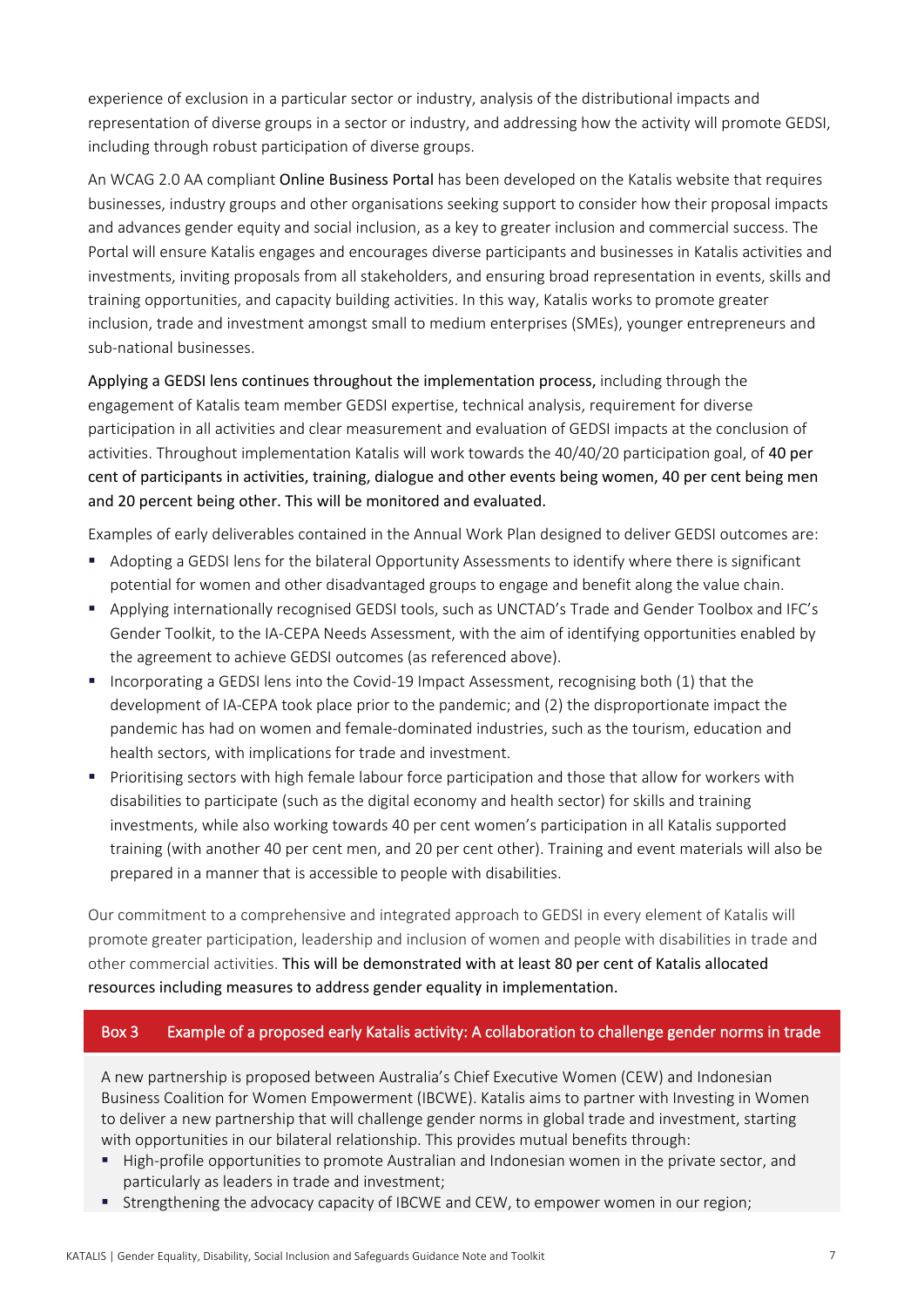- **Promoting gender equity in both countries, including by supporting and promoting women in non**traditional roles; and
- Deepening ties between Australia and Indonesia, being a priority of both the Australian and Indonesian governments and contributing to more inclusive growth in our region.

Katalis will provide financial and other resources, including in-country support, to mobilise the partnership, in collaboration with Investing in Women. Activities could include events, an annual dialogue, and scholarships and twinning arrangements, amongst other innovative approaches to delivering gender equality through increased trade and investment between the two countries.

## <span id="page-12-0"></span>3 The tools Katalis will apply to achieve GEDSI outcomes and social safeguards

A number of tools have been identified to support the mainstreaming of GEDSI into Katalis activities. The following tools will be developed and added to over time, to reflect the changing nature of Katalis activities and to continually improve our efforts to integrate GEDSI, evaluate and measure impact.

### <span id="page-12-1"></span>3.1 UN Trade Cooperation and Development Gender Toolbox

Katalis will work to apply the UN Trade Cooperation and Development (UNTCAD) Gender Toolbox to IA-CEPA and the investments Katalis pursues. The tool will assist in identifying GEDSI opportunities, gaps and supporting MEL. The UNTCAD Gender Toolbox was developed to monitor the ex-ante gender impact of trade reform. It is intended to guide policy makers to identify and address the risk of unfavorable gender impacts of trade reforms. The tool applies a UN Trade developed Gender Trade Index (GTI), which Katalis will look to apply, subject to available data. By adapting component 1 to 3 of the Toolkit, we will provide a framework for monitoring IA-CEPA outcomes and outputs from a GEDSI perspective.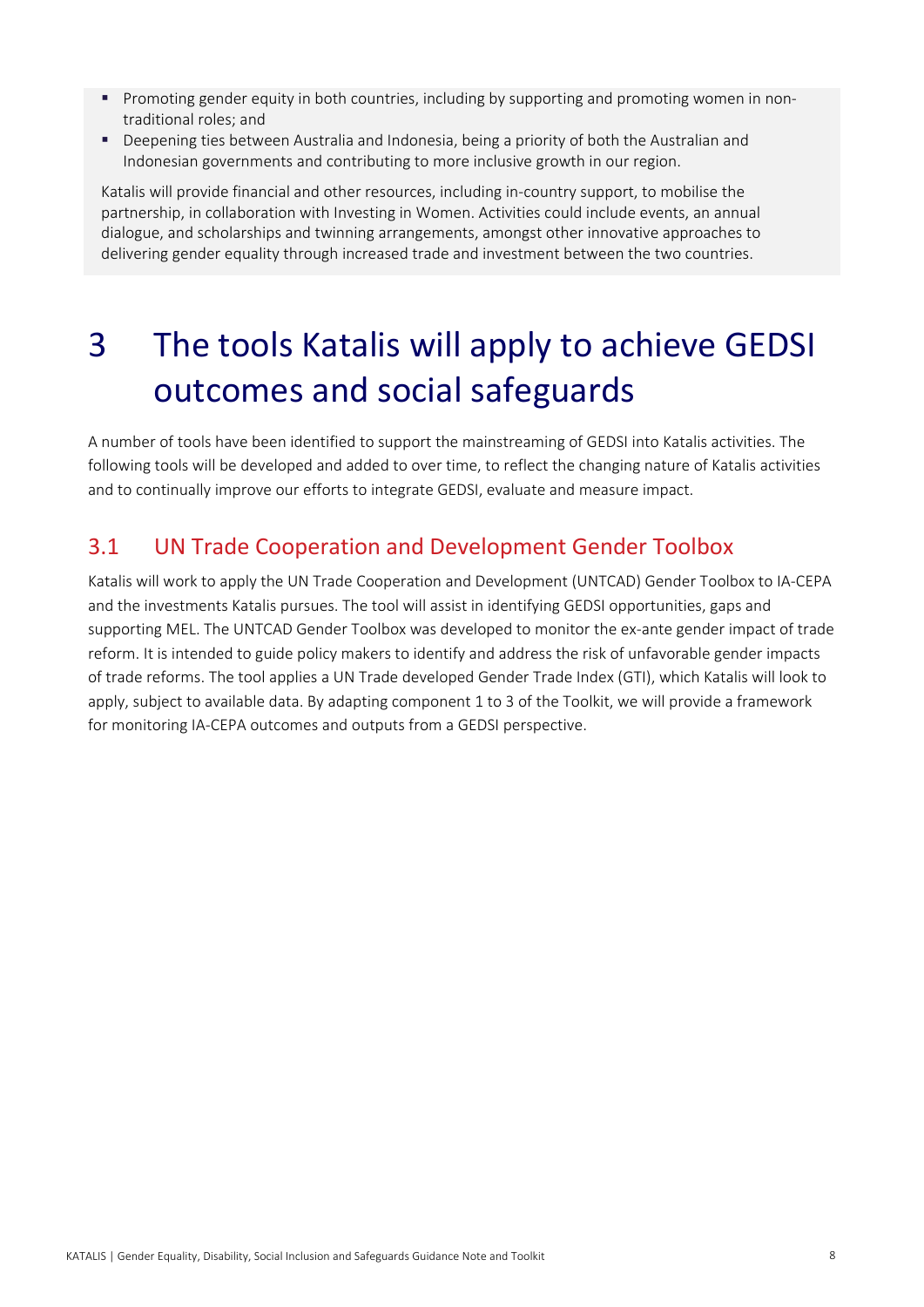#### <span id="page-13-1"></span>Figure 2 Summary of the UNTCAD gender toolbox stepwise approach to evaluate GEDSI impact with some adaptation for IA-CEPA



The following steps of the UNCTAD Gender Toolkit will be applied by Katalis:

Toolbox component 1 on gender and economy develops a descriptive analysis of a country's gender and economy profile. It provides context for the remaining components. Worksheet 1 on gender and economy entails information on the gender gap in access to resources (land, finance, legislation on economic rights) and education.

Toolbox component 2 seeks to estimate quantitative measures of the likelihood of achieving gender equality impacts of the economic partnership. It provides an implementation checklist and accompanying mitigation strategies to correct measures where there may be possible negative gender impacts. Two key components identified here of particular relevance to IA-CEPA are the gender gap in labour demand and in critical sectors for women's employment.

Toolbox component 3 develops monitoring indicators for gender impact. This is particularly important for MEL and assists not only monitoring results but also tracks the relevance of corrective measures as identified in component 2.

Toolbox component 4 sets out a gender and trade index that provides further quantitative information on the gender impact of the economic / trade partnership. Katalis will look to apply the index to IA-CEPA, subject to available data.

### <span id="page-13-0"></span>3.2 MEL framework

Katalis is developing a comprehensive Monitoring, Evaluation and Learning (MEL) framework in partnership with its key stakeholders that will incorporate GEDSI measurements, targets and outcomes incorporating the UNTCAD Gender Toolbox.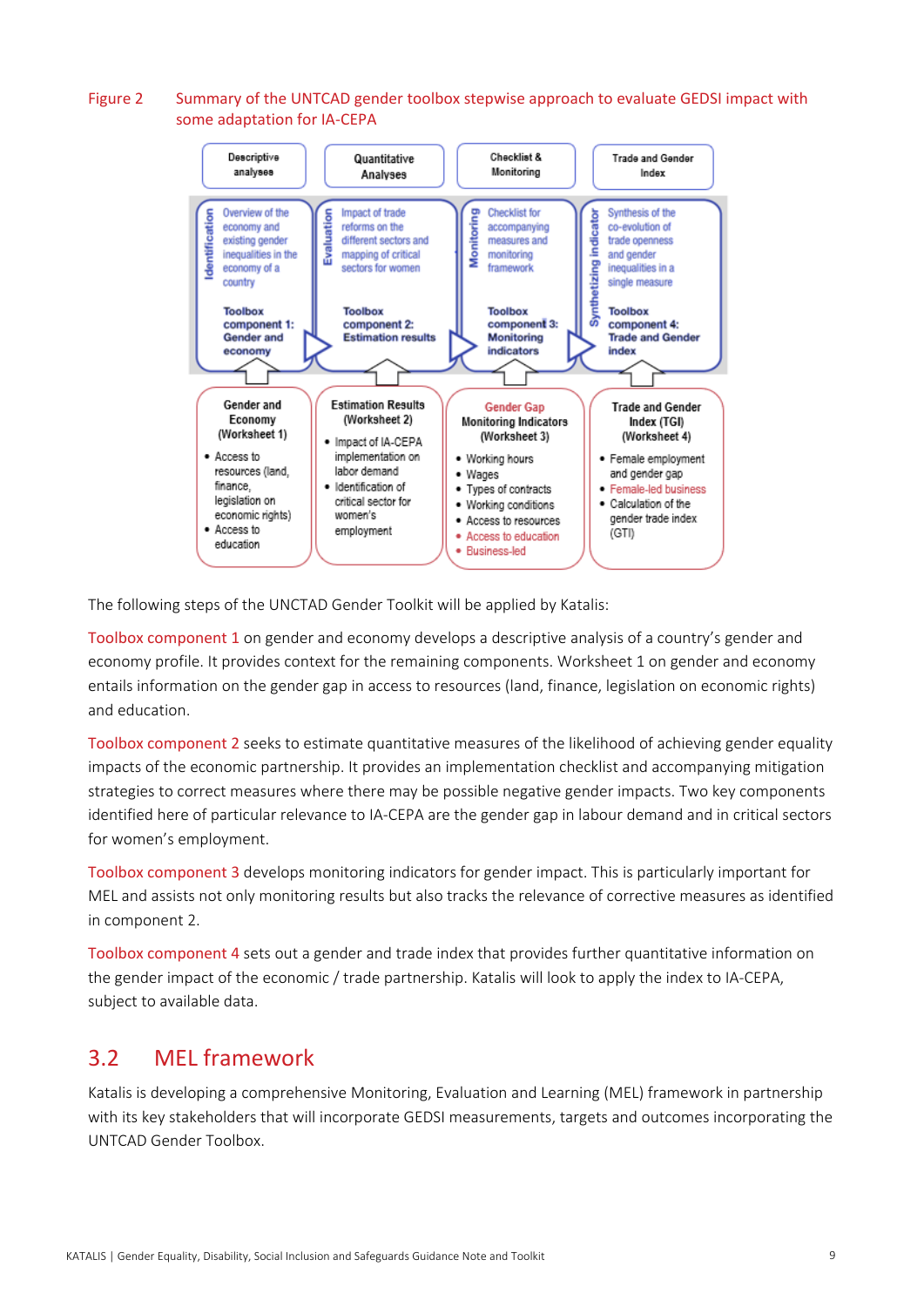The approach to MEL for GEDSI will go well beyond monitoring participation levels and quantitative statistics. The assessment will include policy influence, commercial attitudes, partnership behaviours, media monitoring and communication, and economic drivers to achieve systemic change.

Monitoring and evaluation will be conducted at the programmatic level to look at the broader impact of IA-CEPA implementation on GEDSI using national and regional statistics in targeted sectors by adopting the UNTCAD Gender Toolbox; and at the activity or intervention level to look at how Katalis is making specific contributions to broader GEDSI outcomes. Quantitative data collection will be supported by a case study approach to clearly demonstrate impacts and to understand what works, what doesn't and under what circumstances. These case studies will be a source of compelling stories to build greater advocacy for GEDSI.

All monitoring data will be disaggregated by disability, sex, gender identity (where appropriate) and marginalised groupings. The MEL system will include a monitoring and evaluation toolkit and advisory service which will draw on the wide range of existing tools and classification systems such as the extended Washington Group on Disability Statistics.<sup>[12](#page-14-1)</sup>

Given some research shows monitoring and evaluation into GEDSI can raise sensitivities, all work will be carried out with the highest ethical standards to protect the beliefs, culture, dignity, privacy, interests and rights of those involved. This will involve:

- Gaining informed consent from all persons who may be part of any case studies
- Alerting participants of the nature of research, monitoring and evaluation and encouraging people to volunteer to participate
- Protecting those who participate in the study from any harm, including the use of any deception, and awakening any trauma
- Protecting the privacy of and confidentiality of participants in surveys so that they will not unwittingly be put in any compromising position
- Taking special care to protect vulnerable groups and children, guided by DFAT's Child Protection Policy, including clear requirements on reporting incidents and concerns

All Katalis advisers involved in research, monitoring and evaluation of GEDSI activities will be required to adhere to the Guidelines for the Ethical Conduct of Evaluations.<sup>[13](#page-14-2)</sup>

### <span id="page-14-0"></span>3.3 GEDSI and safeguards minimum compliance

Katalis will deliver an annual Gender Performance Review and Assessment, consistent with DFAT requirements. The Assessment will address the following questions, which are in line with the GoA Gender and Development policy frameworks:

- Is Katalis promoting women's economic empowerment?
- If Is Katalis contributing to global and regional efforts to end violence against women?
- Is Katalis promoting women's leadership and participation in decision makings?
- Is Katalis drawing on quality gender analysis to set priority of assistance and integrated gender equality effectively in the design?
- Has Katalis integrated gender equality in the M&E framework and are its results used to improve gender equality performance?

Additional questions incorporated by Katalis to reflect our commitment to outcomes that support people with disabilities:

<span id="page-14-1"></span><sup>12</sup> Se[e https://www.washingtongroup-disability.com/](about:blank)

<span id="page-14-2"></span><sup>13</sup> Se[e https://www.aes.asn.au/ethical-guidelines](about:blank)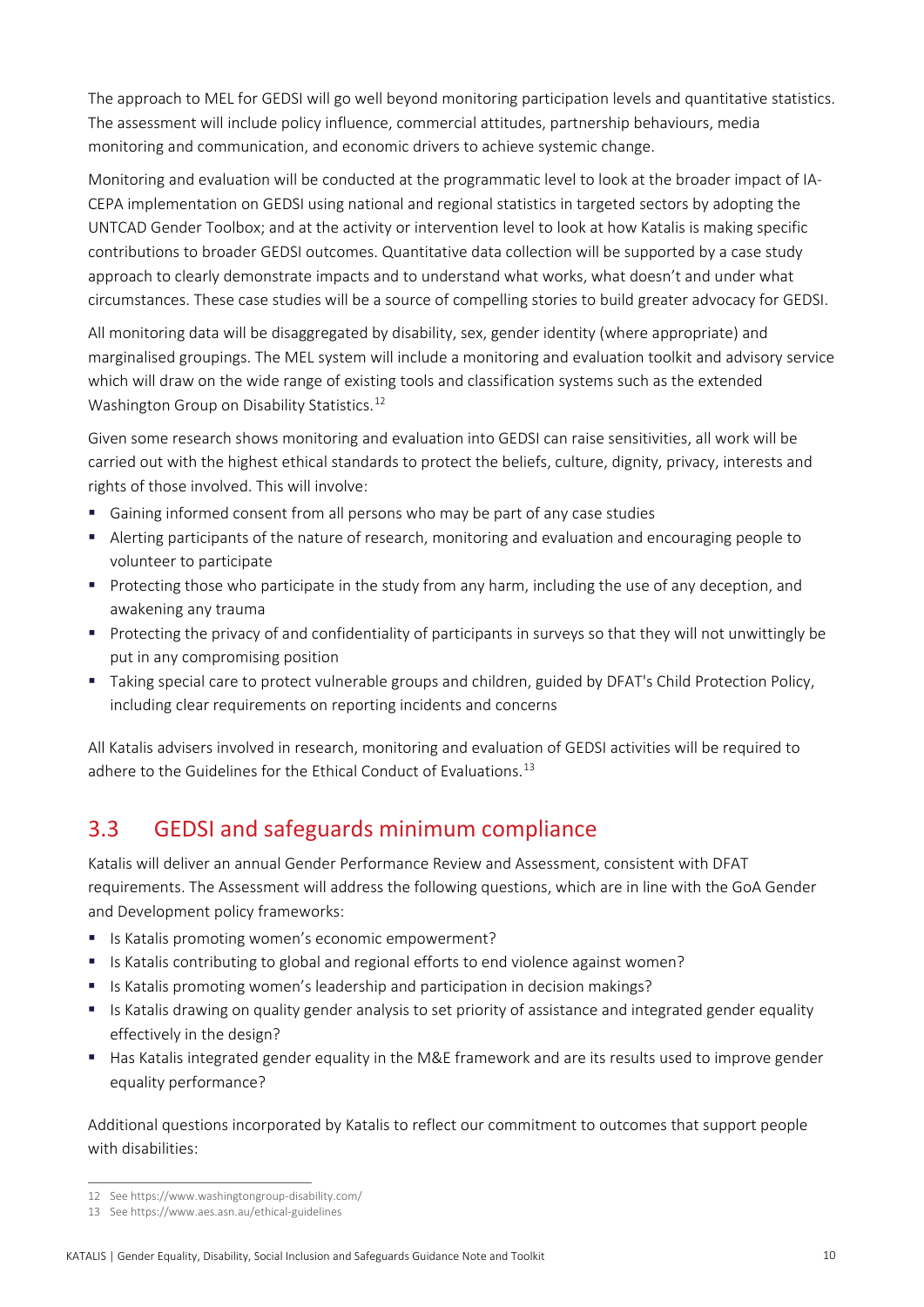- Is Katalis promoting people with disabilities, including in leadership and participation in decision making?
- Is Katalis integrating people with disabilities in the M&E framework and are its results used to improve performance for people with disabilities?

At the same time, Katalis will comply with Safeguards requirements, by identifying risks and mitigation actions, as part of the Katalis risk management framework. Child protection, as well as marginalised and vulnerable groups, will be part of this assessment.

Katalis is required to comply with DFAT's Child Protection Policy and the Cardno Child Protection Policy. These policies clearly set out the procedures, forms, templates and risk assessments all programs must follow, along with the Child Protection Policy and procedures as outlined in the Operations Manual. All Katalis team members and delivery partners must familiarise themselves and fully comply with these policies. See the Operational Manual for further information and detail.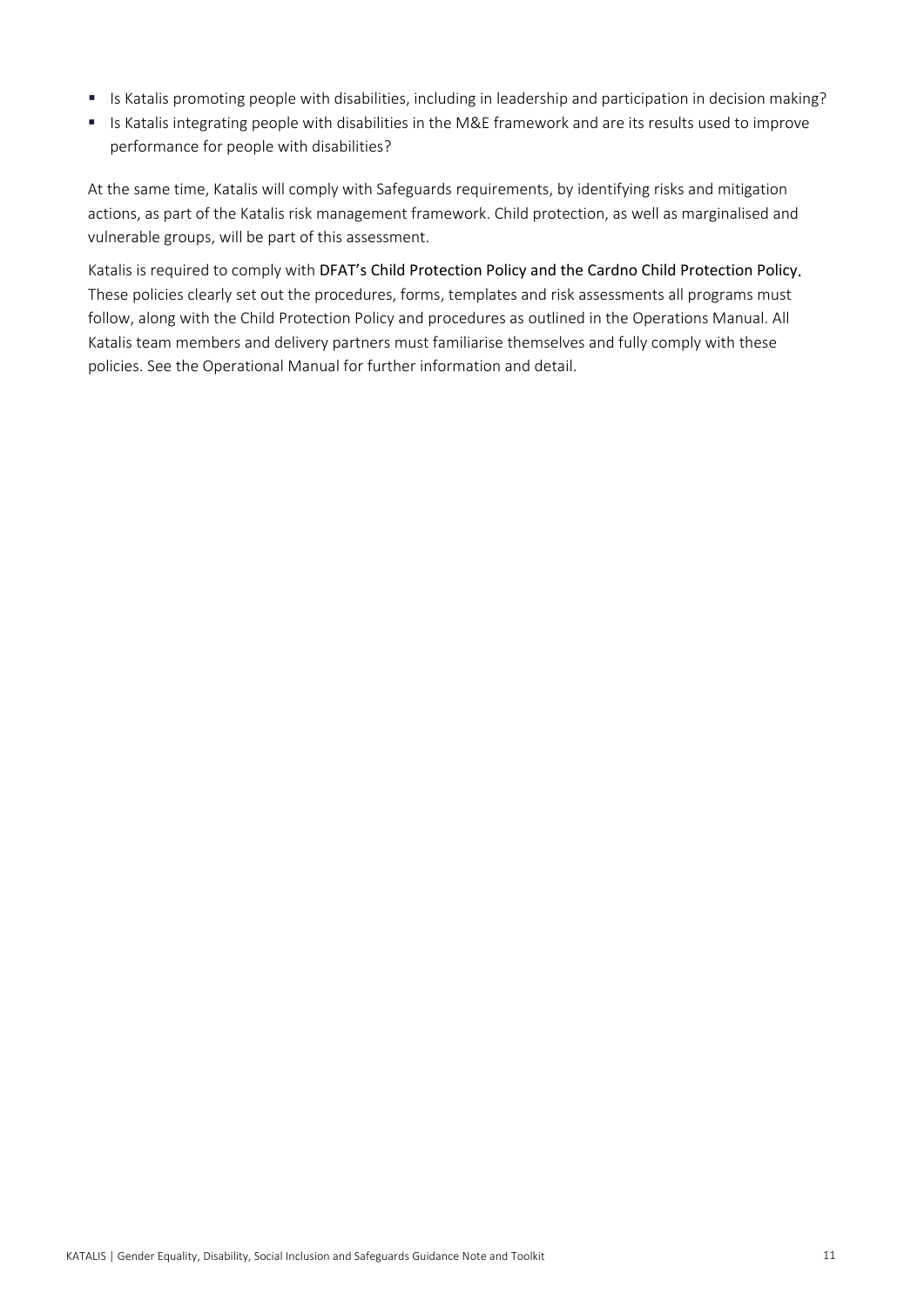### <span id="page-16-0"></span>Annex 1 Integrated GEDSI outcomes in 2021 work plan

The following table provides a summary of initial activities included in the inaugural Katalis work plan. These are presented as examples of the type of GEDSI related work and outcomes envisaged for Katalis and will be updated as part of the annual activity development process, consistent with the operational procedures and tools set out in this document.

#### 2021 GEDSI related activities

| Outcome area           | <b>Activity Title</b>                                                                                                                               | <b>GEDSI</b> outcomes                                                                                                                                                                                                                                                                                                                                                                                                                                                                                                                                                                                                                                                                           |
|------------------------|-----------------------------------------------------------------------------------------------------------------------------------------------------|-------------------------------------------------------------------------------------------------------------------------------------------------------------------------------------------------------------------------------------------------------------------------------------------------------------------------------------------------------------------------------------------------------------------------------------------------------------------------------------------------------------------------------------------------------------------------------------------------------------------------------------------------------------------------------------------------|
| <b>Market Access</b>   | <b>IA-CEPA Needs</b><br>Assessment                                                                                                                  | Katalis is undertaking a comprehensive review of the legal and regulatory<br>requirements to fully implement IA-CEPA in Indonesia and Australia. This<br>activity will include an assessment of the GEDSI impact of IA-CEPA. The<br>UN Trade and Gender Toolkit will be used to guide the GEDSI<br>assessment.                                                                                                                                                                                                                                                                                                                                                                                  |
|                        | <b>Bilateral Opportunity</b><br>Assessment                                                                                                          | Katalis is working with EY to identify five powerhouse opportunities for<br>trade and investment between Australia and Indonesia. This assessment<br>will apply a gender lens and identify significant opportunities for women<br>to participate in the outcomes unlocked by IA-CEPA. This includes<br>through CGE modeling the gender impact, which will be incorporated<br>into the Gender Impact Assessment of IA-CEPA noted above.                                                                                                                                                                                                                                                          |
| Integrated<br>Markets  | MoA Workshop on<br>Agrifood                                                                                                                         | The MoA workshop will promote the inclusion of women and<br>identification of opportunities for women and people with disabilities to<br>participate in the agrifood sector.                                                                                                                                                                                                                                                                                                                                                                                                                                                                                                                    |
|                        | Electric Vehicle (EV)<br>Scoping Study                                                                                                              | The EV scoping study includes identification of current and potential<br>opportunities for women and people with disabilities to participate in<br>the growth and development of an EV industry in Indonesia.                                                                                                                                                                                                                                                                                                                                                                                                                                                                                   |
|                        | <b>Chief Executive</b><br>Women (CEW) and<br>the Indonesian<br><b>Business Coalition for</b><br>Women<br>Empowerment<br>$($ IBCWE $)$ <sup>14</sup> | A new partnership will be established between Australia's CEW and<br>IBCWE. Working with Investing in Women to deliver the partnership, the<br>engagement with work to challenge gender norms in trade and<br>investment, while also supporting women-led private sector<br>opportunities in the bilateral relationship.                                                                                                                                                                                                                                                                                                                                                                        |
| Skills for<br>Recovery | <b>TVET Clearinghouse</b>                                                                                                                           | The proposal for a TVET Clearing House is intended to break down<br>barriers between Indonesia's skills gap and Australian vocational skills<br>and training providers. An initial study into the role of a TVET Clearing<br>House will consider any gendered barriers to closer partnerships in the<br>skills sector. This may be achieved through the identification and<br>prioritisation of sectors with significant current or potential for female<br>employment. Improving the delivery of skills and training to people with<br>disabilities should also be explored.                                                                                                                   |
|                        | Connecting Australian<br>RTOs with Indonesia's<br>Digital Platforms                                                                                 | Indonesia's digital platforms and their SME online suppliers have been<br>identified as a current and potential major employer of women and<br>people with disabilities. Early research in collaboration with the<br>Indonesian Services Dialogue (ISD) has identified that digital platforms in<br>Indonesia faces major skills gaps, particularly in relation to project<br>management, quality assurance and leadership. This activity will explore<br>the potential for Australian Registered Training Organisations (RTOs) to<br>fill that gap, with potential to address skills gaps for women and people<br>with disabilities This activity is exploratory in nature, with the potential |

<span id="page-16-1"></span><sup>14</sup> Originally listed under Skills for Recovery in the 2021 Work Plan, but re-categorised following detailed activity design.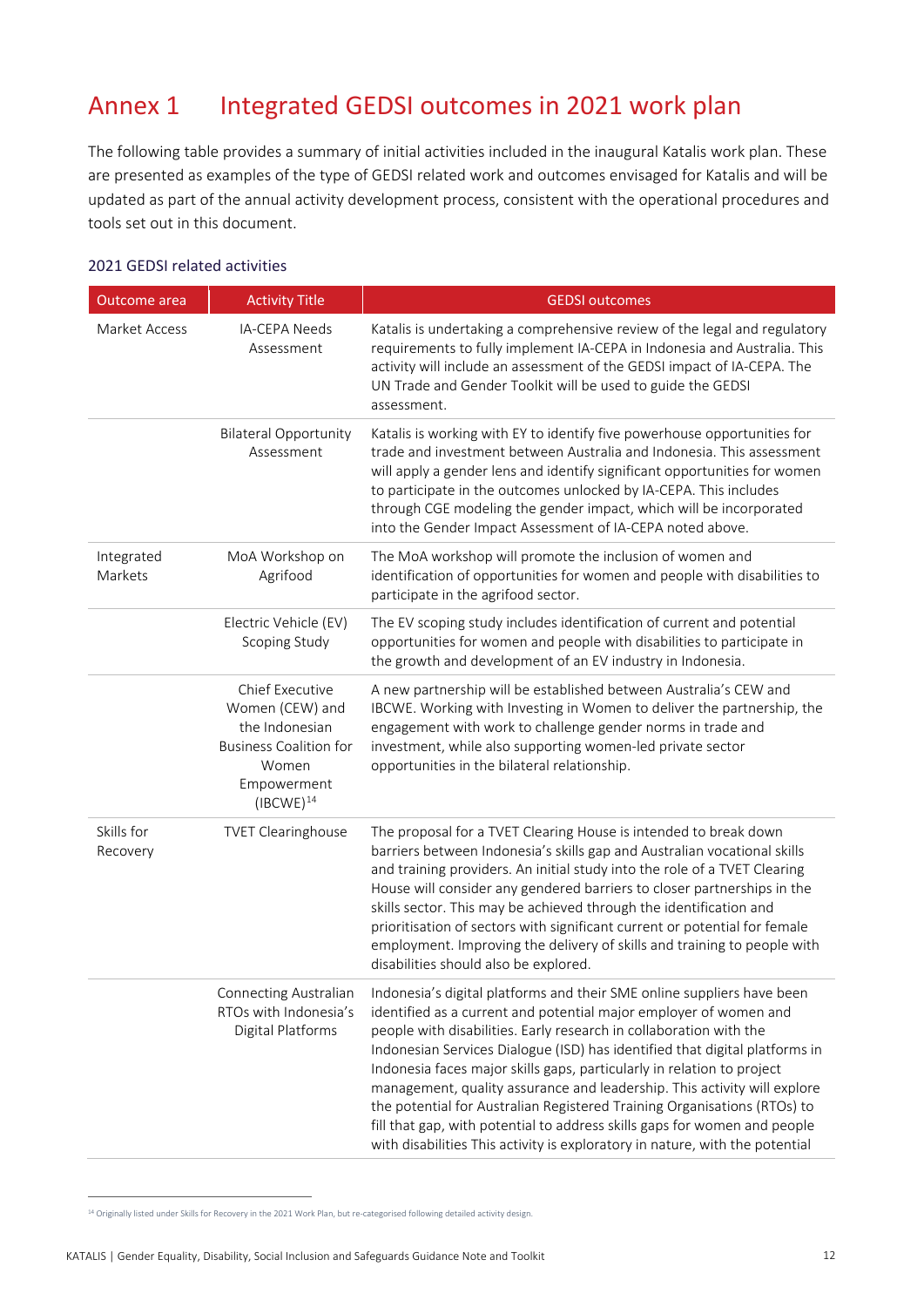### <span id="page-17-0"></span>Annex 2 GEDSI concepts and definitions

| Disability-inclusive<br>development | An inclusive approach seeks to identify and address barriers that prevent<br>people (men and women, boys, and girls) with disabilities from<br>participating in and benefiting from development. Disability-inclusive<br>development promotes effective development by recognising that, like all<br>members of a population, people with disabilities are both beneficiaries<br>and agents of development. One of the guiding principles, 'nothing about<br>us without us', necessitates support for an active and central role of<br>people with disabilities. |
|-------------------------------------|------------------------------------------------------------------------------------------------------------------------------------------------------------------------------------------------------------------------------------------------------------------------------------------------------------------------------------------------------------------------------------------------------------------------------------------------------------------------------------------------------------------------------------------------------------------|
|                                     | Both Indonesia and Australia are parties to the United Nations<br>Convention on the Rights of Persons with Disabilities (CRPD) 2007 and, as<br>stipulated in CRPD (Article 32), are obliged to ensure that development is<br>inclusive of and accessible for people with disabilities.                                                                                                                                                                                                                                                                           |
|                                     | DFAT defines four inter-linked opportunities for disability inclusive<br>development, namely: (a) supporting equality governance through the<br>implementation of CRPD, (b) enabling infrastructure and accessible WASH<br>(Water, Sanitation and Hygiene), (c) ensuring inclusive education and<br>skills, (d) building resilience - inclusive humanitarian assistance, disaster<br>risk reduction, and (e) social protection.                                                                                                                                  |
|                                     | Source: Development for All 2015-2020: Strategy for Strengthening disability-inclusive<br>development in Australia's Aid Program. May 2015. DFAT, Canberra. Available at: https: //<br>www.dfat.gov.au / about-us / publications / development-for-all-2015-2020                                                                                                                                                                                                                                                                                                 |
| Equitable and inclusive<br>growth   | Equitable growth has been defined as 'growth that benefits the poor<br>proportionally more than the non-poor' (Son 2011). The term 'equitable<br>growth' has been previously referred to as and used interchangeably with<br>'pro-poor growth.'                                                                                                                                                                                                                                                                                                                  |
|                                     | There is no single definition of inclusive growth. The most succinct<br>definition is from OECD: 'economic growth that is distributed fairly across<br>society and creates opportunities for all'. DFAT reiterates the argument<br>that to be inclusive, investments need to consider gender and disability in<br>all aspects of the implementation.                                                                                                                                                                                                             |
|                                     | Source: DFAT (2017) Australia Indonesia Economic Cooperation Partnership (AIECO)<br>Investment Design Document 2017. Available at: https://www.dfat.gov.au/sites/<br>default / files / australia-indonesia-economic-cooperation-partnership.pdf<br>OECD (2011) Inclusive Growth. https: / / www.oecd.org / inclusive-growth /<br>Son, Hyun Hwa (2011) Equity and Well-Being: Measurement and Policy Practice, ADB,<br>Manila.                                                                                                                                    |
| Gender equality                     | DFAT defines gender equality as follows: 'Gender equality is about equal<br>opportunities, rights and responsibilities for women and men, girls and<br>boys. It does not mean that women and men are the same. Gender                                                                                                                                                                                                                                                                                                                                            |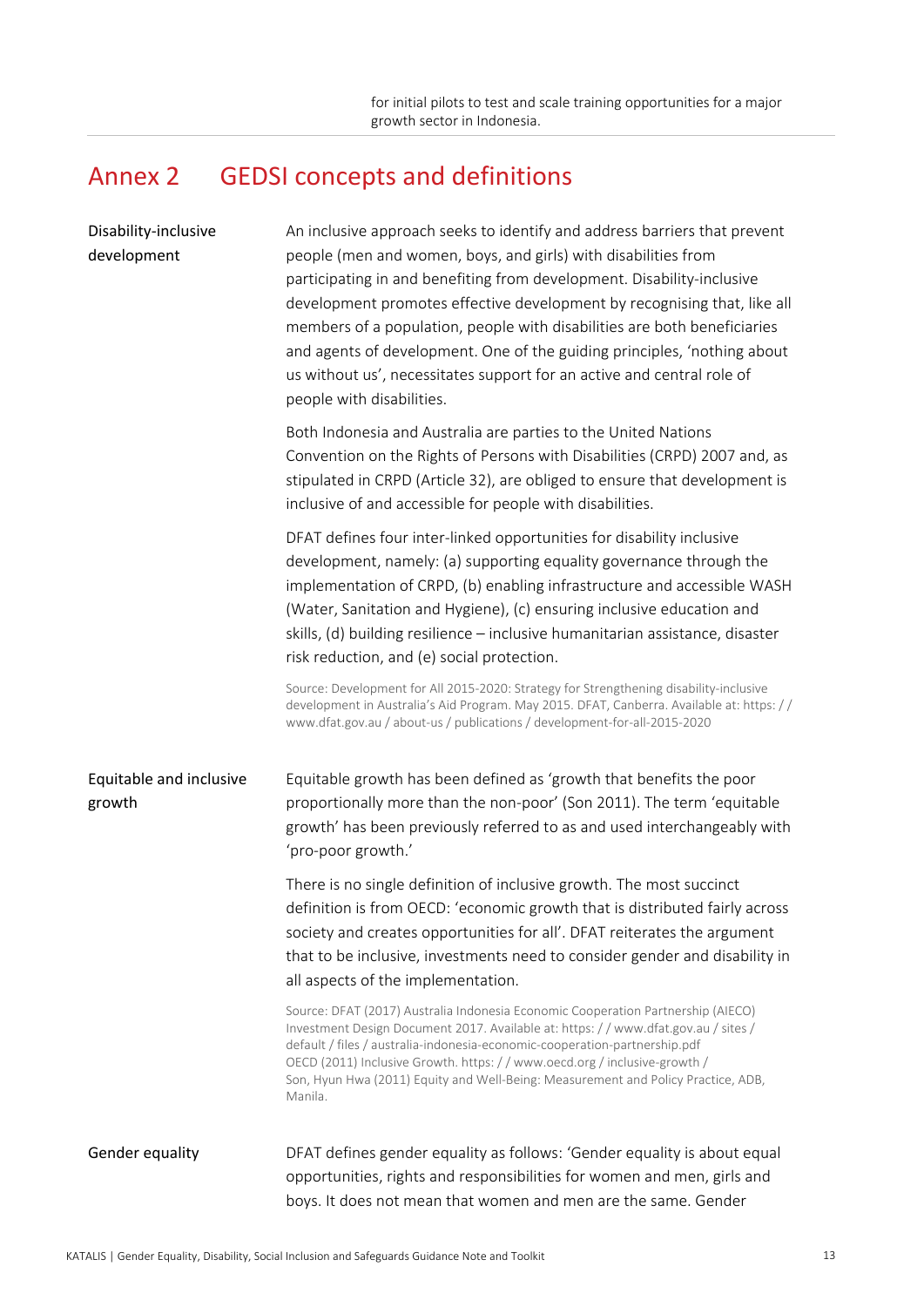|                          | inequality is a result of unequal power distribution between women and<br>men, exacerbated by ongoing discrimination, weaknesses in laws, policies<br>and institutions, and social relations that normalise inequality Work on<br>gender equality therefore aims to address unequal gender norms that<br>constrain women and men, as well as transgender and intersex people. It<br>is a global issue, relevant to Australia and the economic, social, welfare<br>and foreign policies of all countries.'<br>Source: DFAT. March 2016. Gender Equality and Women's Empowerment Strategy.                                                                                                                                                                                                                                                                                                |
|--------------------------|-----------------------------------------------------------------------------------------------------------------------------------------------------------------------------------------------------------------------------------------------------------------------------------------------------------------------------------------------------------------------------------------------------------------------------------------------------------------------------------------------------------------------------------------------------------------------------------------------------------------------------------------------------------------------------------------------------------------------------------------------------------------------------------------------------------------------------------------------------------------------------------------|
|                          | Available online at https://www.dfat.gov.au/international-relations/themes/gender-<br>equality / gender-equality                                                                                                                                                                                                                                                                                                                                                                                                                                                                                                                                                                                                                                                                                                                                                                        |
| Inclusive development    | Bappenas defines inclusive development as economic development that<br>creates equal wide access and opportunities for all community's<br>segments, improving welfare, and reducing inter groups and regional<br>gaps. Bappenas has developed an inclusive growth index that is used for<br>measuring development inclusivity at national and sub national levels.<br>The Index consists of three key Indonesian development pillars of<br>economic growth and progress, income distribution and poverty<br>reduction, widening access and opportunities.<br>Source: Bappenas, Indeks Pembangunan Inklusif. http: //inklusif.bappenas.go.id/indeks.<br>Australia Indonesia Economic Cooperation Partnership (AIECO) Investment Design<br>Document 2017. Available at: https: //www.dfat.gov.au / sites / default / files / australia-<br>indonesia-economic-cooperation-partnership.pdf |
| People with disabilities | Those who have episodic or long-term physical, mental, intellectual or<br>sensory impairments which, in interaction with various barriers, may<br>hinder their full and effective participation in society on an equal basis<br>with others.<br>Source: Convention on the Rights of Persons with Disabilities (CRPD)   United Nations<br>Enable and DFAT's Disability Inclusive Development Guidance Note (dfat.gov.au).<br>Development for All 2015-2020: Strategy for Strengthening disability-inclusive<br>development in Australia's Aid Program. May 2015. DFAT, Canberra. Australia.                                                                                                                                                                                                                                                                                              |
| Safeguards               | Safeguards provides a framework to consider, assess or identify and<br>address or mitigate, environmental and social safeguard risks. The key<br>question for environment and social safeguards concerns the<br>investment's potential harm to the environment and people<br>(environmental protection; children, vulnerable and disadvantaged<br>groups; displacement and resettlement; indigenous peoples; health and<br>safety). DFAT's Safeguards policy is adopted in line with the host country's<br>safeguards policies, in this case, Indonesia's Omnibus Law.<br>Source: Environmental and Social Safeguards Operational Procedures. Updated March<br>2019 (Version 1.4) available online at environmental-social-safeguard-policy.pdf<br>(dfat.gov.au)<br>Pemerintah Republik Indonesia. 2020. UU No 11 tahun 2020 on Cipta Kerja / Omnibus<br>Law.                           |